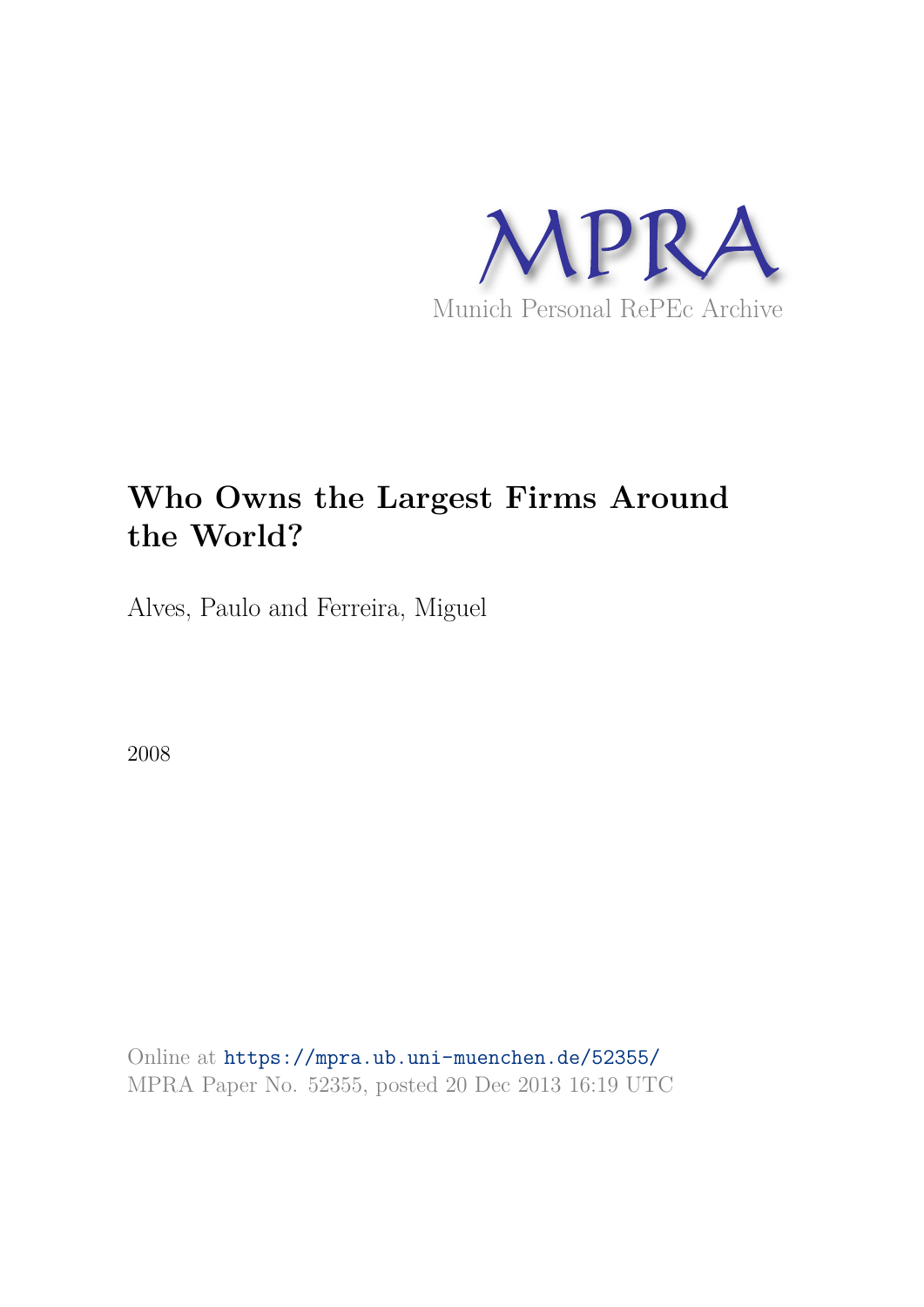# **Who Owns the Largest Firms Around the World?**

# **Abstract**

In this research-paper we evaluate how corporate control around the world is defined and which variables, related to a firm's characteristics and the countries' infrastructures, influence this. We find that there is a small number of countries where firms are widely held. The role of financial institutions seems to be different in civil and common law-based countries. While they seem to act as a monitor of management in common law-based countries, in civil law countries they act as a monitor of large shareholders. Finally, we find that firm's size is the most important determinant of ultimate owners.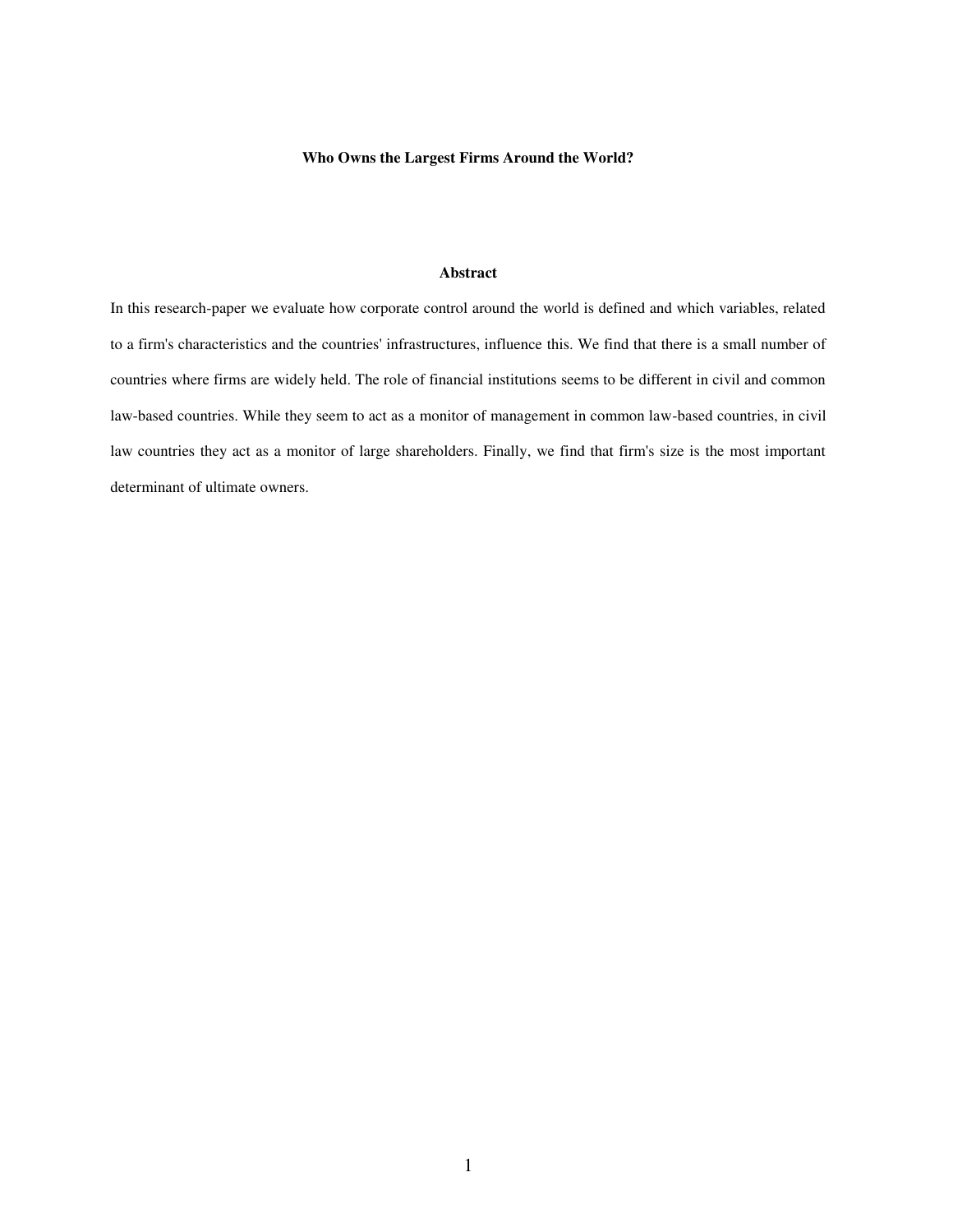# **1. Introduction**

Corporate ownership around the world is a present-day debate in finance. Concurrently, there is a connection between corporate control, corporate governance, and agency costs. Whereas there is a conflict of interests between shareholders and management in widely held firms (see Berle and Means (1932) and Jensen and Meckling (1976)), there is another type of agency cost, with different players, when the expropriation of wealth occurs between minority shareholders and a larger block shareholder that simultaneously controls management and tries to expropriate wealth from minority shareholders. When that is the case, the private benefits of large shareholders are higher than the costs of monitoring the management, and this is the reason why management and large shareholders have the same interests. Bebchuk (1999) develops a theory whereby the founders of public companies maintain a lock on control, because their private benefits are valuable enough to be captured by rivals. On the other hand, when corporate ownership is diffused, private benefits are not significant enough and the free rider problem concerning management monitoring will subsist (Shleifer and Vishny (1986).

Recently, the discussion regarding the main forces that influence corporate ownership has been focused either on law and finance or on political economy. The influence of the legal system on shareholder rights standards is well documented (La Porta *et al* (1998) and Stulz and Williamsom (2003), for example). Common law-based countries, such as the US, offer higher shareholder protection, and consequently a larger blockholder is less necessary because the smaller ones are well protected. In fact, under those conditions, insiders have fewer opportunities to expropriate wealth from outsiders (La Porta *et al* (2000)). Corporate ownership is not only influenced by law, but also by political economy. Roe (2000), for example, defend this point of view. Furthermore, ignoring the importance of political economy can sometimes produce biased conclusions. For example, following the Great Depression and the consequent collapse of Italian investment banks, plus the dawn of the Fascist regime, the influence of the government on industrial companies increased, and consequently an undeveloped capital market emerged, with low investor protection. This explains why in the post-war period the Italian companies were family-owned. A similar event occurred in Portugal. After the Revolution of 1974, banks and industrial firms were nationalised, the stock exchange closed, and many investors lost their investments. When the companies were privatised at the end of the 80's some were returned to the old owners whereas others remained in the hands of the government, even after they went public. Is it possible not to consider the consulate of Margaret Thatcher as regards to capital market development - namely through her privatisation decisions,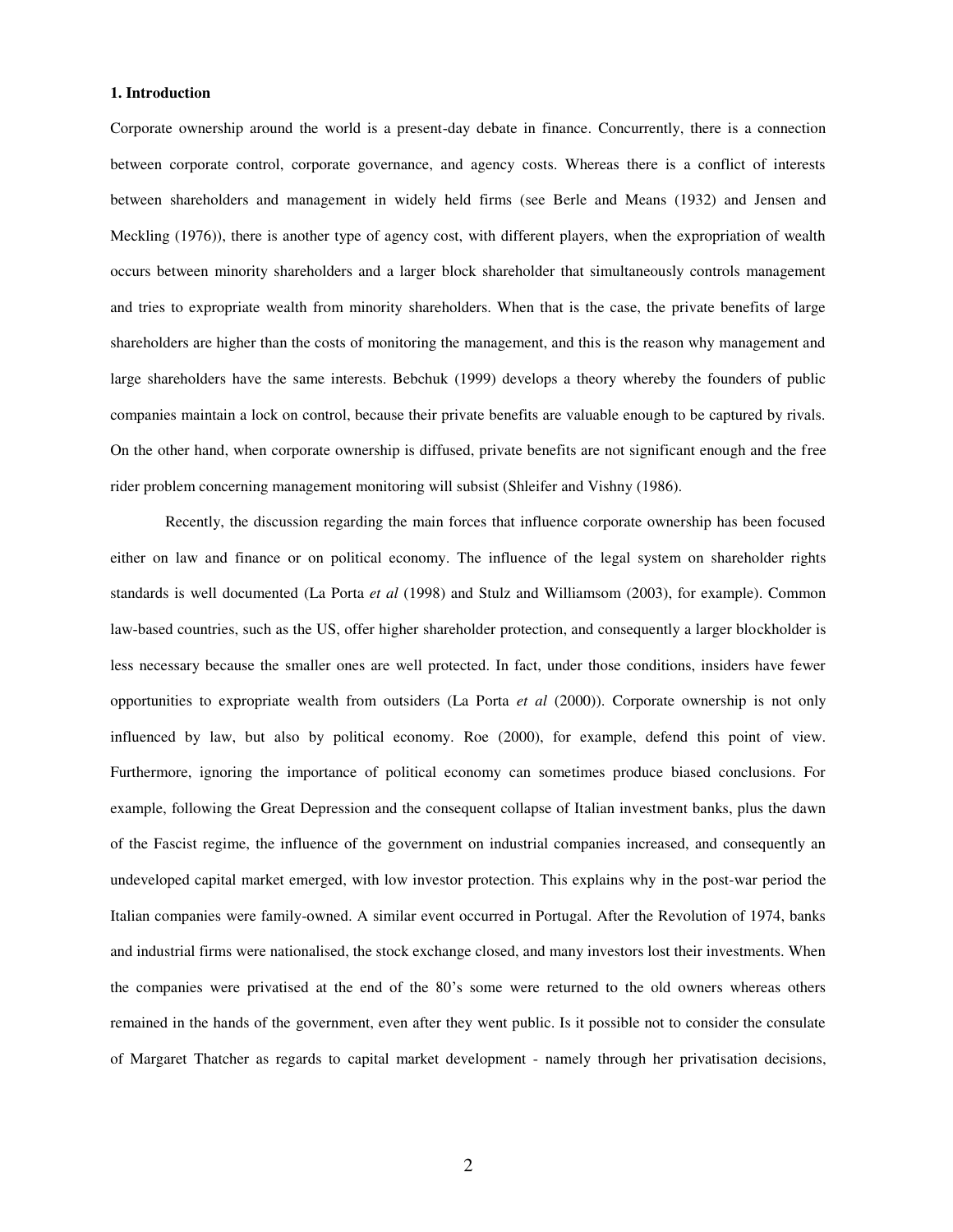creating the popular capitalism -, and consequently its importance in terms of the changes in corporate ownership of UK firms?

The perennial work of Berle and Means (1932), "The Modern Corporation and Private Property", characterised the corporate ownership of the US firms as widely held by small shareholders, although the management has the control of the firm. This can be explained not only by the high standards of investor protection offered by the US legal system, but also by the low intervention of the government in private business. Nevertheless, according to several theorists, this result can not be extended to the rest of the world. According to Faccio and Lang (2002), based on a sample of Western European firms, show that ownership is not homogeneous. Their results reveal a large number of widely held firms in the UK and Ireland, in comparison to continental Europe. They also show that the smallest firms and the industrial firms are more family-owned than financial institutions, and in some countries the state plays a decisive role in the biggest firms. Claessens *et al* (2000), using a sample of 2,980 East Asian companies from 9 countries, show how firms from that region are largely familyowned (Japanese firms are an exception), as well as how corporate wealth is in the hands of a few families. Likewise, Majluf *et al* (1998) and Valadares and Leal (2000) show, either for Chile or for Brazil respectively, how representative the largest shareholders in the firms of those countries are. La Porta *et al* (1999) confirm the idea that in countries with higher antidirector rights, namely in the US, in which investors are well protected, the corporate ownership is widely held. On the contrary, they also show that countries with low shareholder protection, in which the state interferes in private business, the largest firms are more family-owned, the voting rights are separate from the cash flow rights, namely through multiple classes of stock, cross-shareholdings, and pyramidal structures, and the ownership is less diffused. More recently, Holderness (2005), based on a sample of 23 countries, refused the idea that corporate ownership in US firms is more diffused than in other countries because the largest shareholders in US firms act as managers, not as monitors, and consequently the level of investor protection cannot be the explanation for corporate ownership concentration.

The main objective of our paper is to evaluate if there is a clear relationship between shareholder rights and corporate ownership and, on the other hand, if other country-level variables such as disclosure level, corruption standards, or size of local financial industry, produce more powerful results to explain corporate ownership.

In this research we found a small number of countries like Australia, the UK and the US, where corporate ownership is widely diffused. The results obtained in this research paper point out that threshold influence the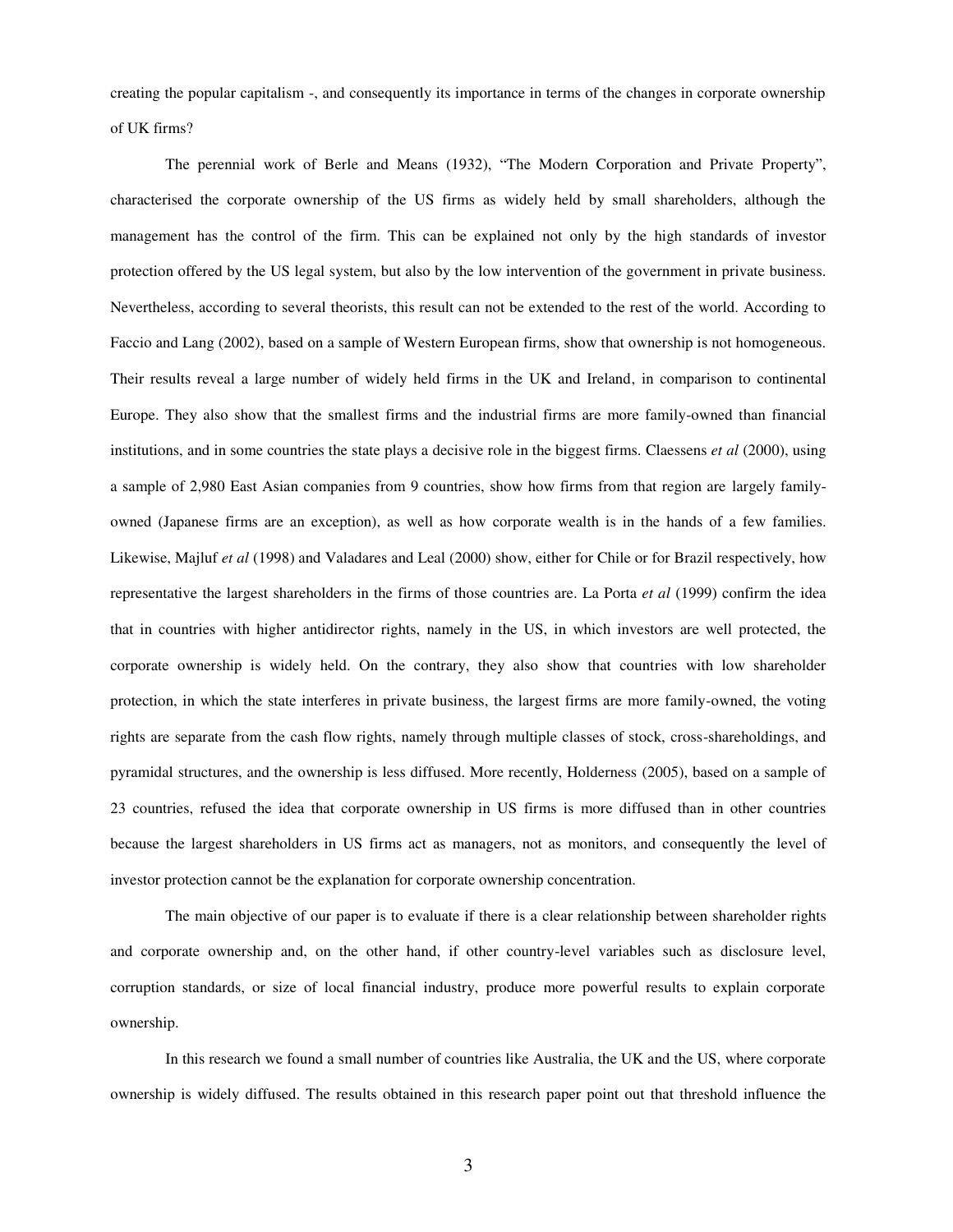percentage of widely held firms. We found 15.9% and 39.5% of widely held firms, on average by country, for 5% and 20% threshold respectively. Prior results are dependent of the large number of firms whose ultimate owners are financial institutions at 5% threshold, but not at 20%. This occurs in common law-based countries and in countries where the quality of enforcement presents higher standards. It seems that financial institutions act as a monitor of management. In civil-law based countries, on the contrary, financial institutions act as a monitor of a larger shareholder that is simultaneously the management. Finally, the particularity of each country makes it difficult to find macro variables as determinants of ultimate owners. As a matter of fact, and contrarily to block holdings, we only found in firm's size statistical significance as determinant of the ultimate owner.

This paper proceeds as follows. Section 2 describes the variables and definitions, the methodology, and the data. Section 3 characterises the corporate ownership structure for a sample of 32 countries, namely their owners and the way the control is owned. Section 4 concludes.

#### **2. Data, Definitions of Variables, and Methodology**

#### **2.1 Data**

This paper is based fundamentally on the information obtained from the Factset/Lionshares database, annual reports, books, and websites of firms that detail their ownership structures. For securities traded on the major US exchanges, Factset Lionshares obtained institutional ownership information via 13F filings, as well as by adding shares held by the mutual funds managed by a particular institution. This method is also used when shares traded on other stock exchanges are considered. Insider/declarable stakes data are collected through many reports, namely insider filings, registration forms, public company annual reports and interim financial statements.

Our data concerns the end of 2005, more precisely the period between December 2005 and March 2006, depending on the information supplied by firms. We selected the 20 largest firms by country, according to the results obtained from the Worldscope database (Worldscope item, WC08001), for the following countries: Australia, Austria, Belgium, Canada, Chile, Denmark, Finland, France, Germany, Greece, Hong Kong, India, Indonesia, Ireland, Italy, Japan, Malaysia, the Netherlands, New Zealand, Norway, Portugal, Singapore, South Africa, South Korea, Spain, Sweden, Switzerland, Taiwan, Thailand, Turkey, the UK, and the US.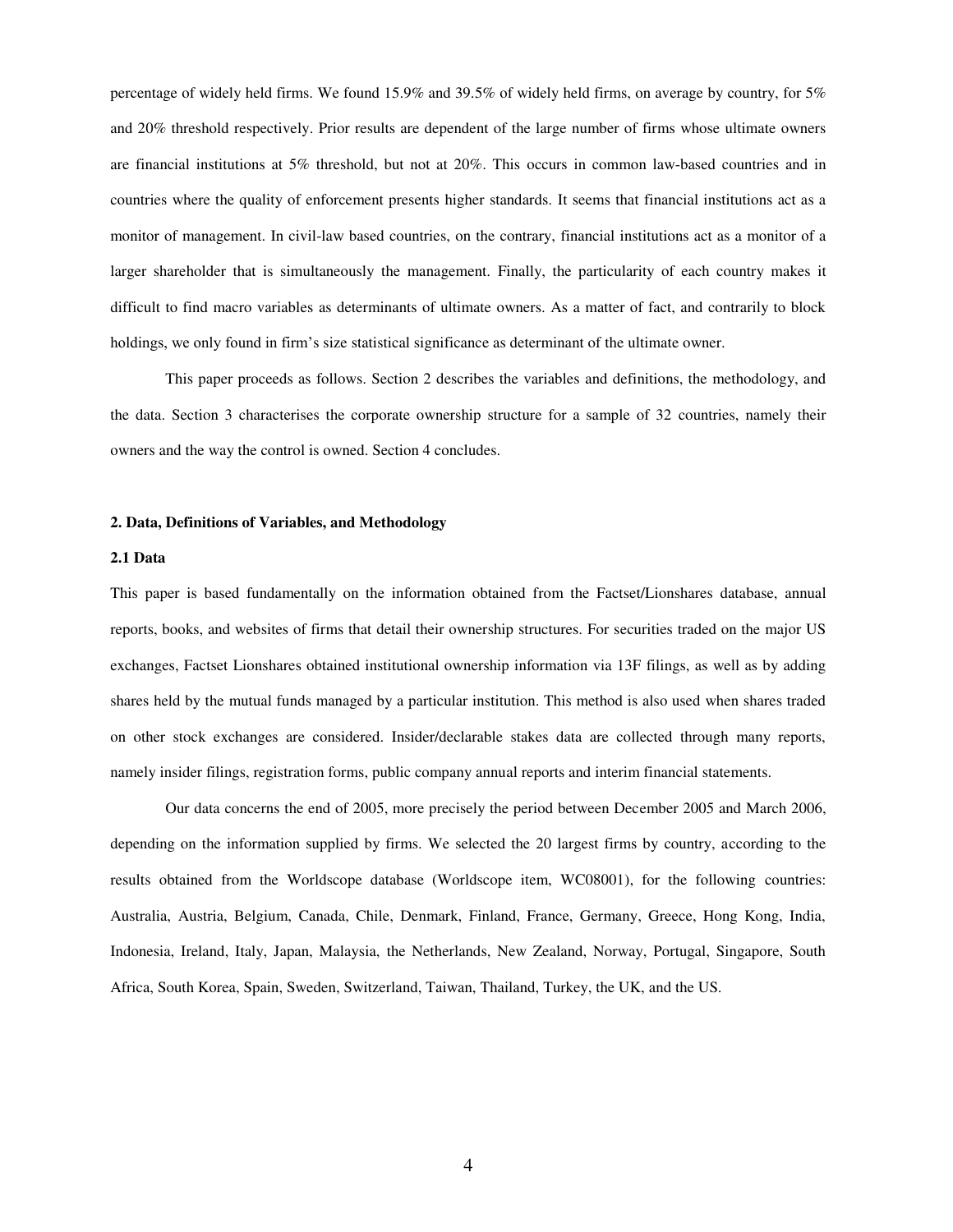#### **2.2. Definitions of Variables**

While voting rights determine corporate control, cash flow rights are used to evaluate corporate ownership. It is important to distinguish both concepts because they usually present different results, particularly when the shareholdings are based on pyramidal structures, a way of large shareholders to obtain control with the least amount of capital. For example, if investor A holds 5% of shares of firm X, and simultaneously 20% of shares of firm Y, which in its turn also owns 10% of firm X, then we may say that A has  $7\%$  ( $5\%+20\%*10\%$ ) of cash flow rights and controls 15% of voting rights (min(10%,20%)+5%). Moreover, differences between voting rights and cash flow rights are particularly sensitive to dual class voting shares. For example, Berkshire Hathaway Inc., the US holding company managed by Warren Buffet, has two classes of common stock, Class A and Class B. A share of Class B common stock has the rights of 1/30th of a share of Class A common stock except that a Class B share has 1/200th of the voting rights of a Class A share (rather than 1/30th of the vote). Considering that Berkshire Hathaway Inc. has issued 1,261 million and 8,407 million Class A and B shares respectively, we conclude that the 0,498 million Class A shares owned by Warren Buffet represent 32% of cash flow rights and 38% of voting rights.

Thus, whenever a firm presents dual class voting shares we use the percentage of voting shares, following the related literature. In other words, we are assuming a parallel between voting rights and number of shares, when a company has only issued a single class of shares. This is particularly relevant for Scandinavian countries, where dual class voting shares are commonly used. The Social Democratic approach of Nordic politics has played an important role in the cooperation between capital and labour interests and the maintenance of property rights has been the response to that purpose. Such view has permitted firms the use of different class voting shares and pyramidal structures in order to maintain property rights and wealth in their countries and simultaneously to discourage new outsiders, promoting corporate financing through internal resources or banking financing, placing less emphasis on capital market development (Högfeldt (2004)).

In this research, we do not consider some mechanisms used by firms to impede takeovers such as voting caps, golden shares, and voting blocks. We have collected only ultimate owners that own more than 5% of voting rights of a firm. We assume that a ultimate owner has a stake in firm if he owns 5% or 20% of voting rights, depending on the threshold we are considering. These figures are in line with recent research, for example, Holderness (2005) and La Porta *et al* (1999) who chose 5%, 10%, and 20% respectively. The ultimate owner percentage of voting rights takes into account the American Depositary Receipts (ADRs) stakes. There are few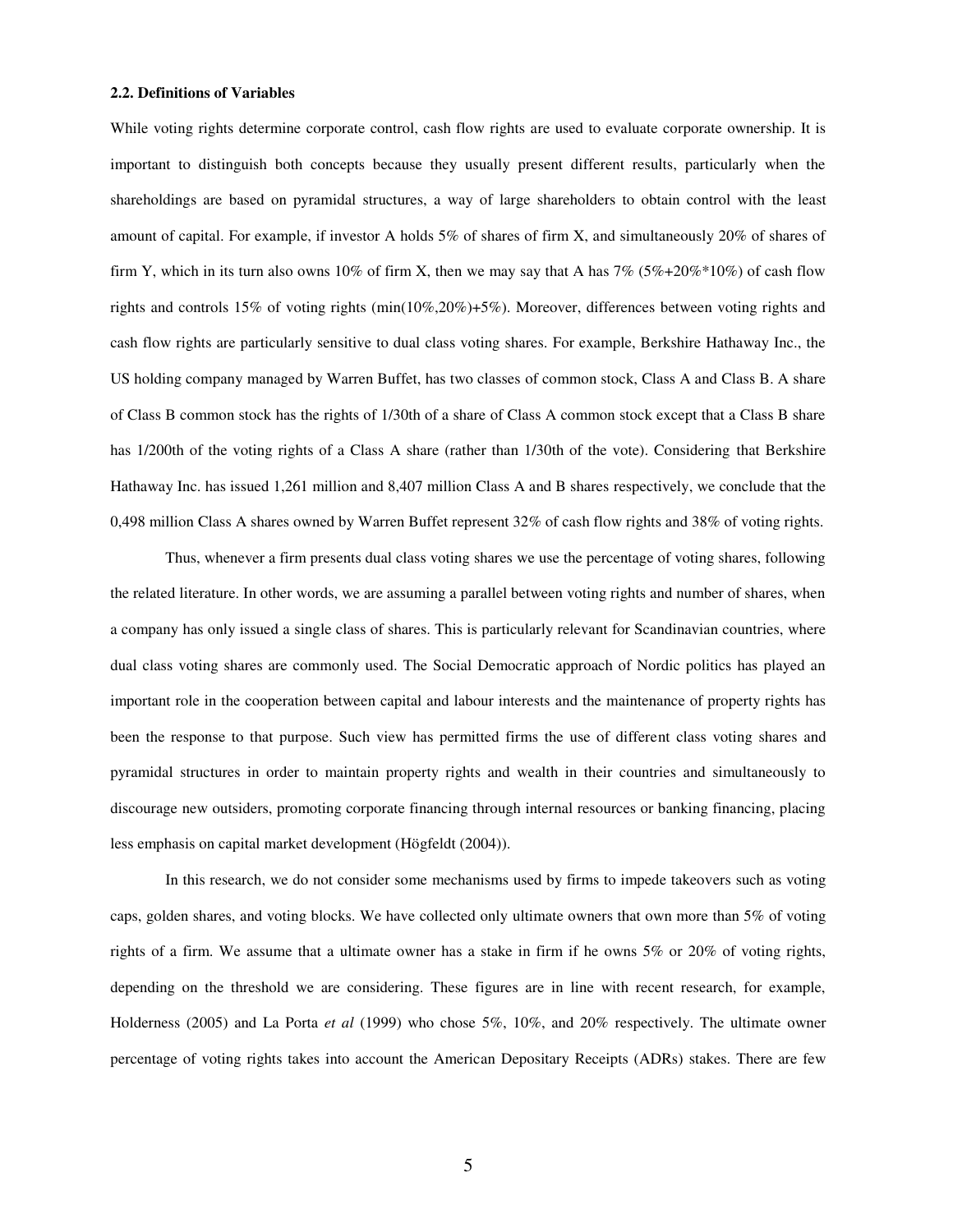examples of shareholders in possession of a qualified participation as a result of a simultaneous investment in common stocks and ADRs. The prior procedure is also used for ultimate owners.

It was a hard task trying to define precisely an ultimate shareholder. In fact, we had to use a large number of sources, namely sites and different type of books (history, economics, management magazines, etc). We will provide three examples. Lionshares database defines Investor AB, a Swedish company, as an investment advisor. However, this company is controlled by the Wallenberg family. The Wallenbergs are one of the most influential and wealthy families in Sweden, renowned as bankers and industrialists. Thus, we define Investor AB as a firm controlled by individuals. Another example is Temasek Holdings, a company defined as investment advisor by Lionshares database, but controlled by the government of Singapore, with the main objective of taking stakes in a variety of local companies. Finally, Corporacion Financiera Alba SA is the largest shareholder of Actividades de Construcción y Servicios, one of the largest Spanish companies in terms of development, construction and management of infrastructures. The Lionshares database defines Corporacion Financiera Alba SA as a private company, although it is controlled by the Delgado family, who has 19.7% of total voting rights. Thus we define the owner of Corporacion Financiera Alba SA as individual.<sup>1</sup>

We define the following ultimate owners:

 Individual - when a given person (or a group of given people) is the sole shareholder who controls a significant percentage of voting rights, we define that firm as individually controlled. For example, the Mayr Melnhof family owns 60% of voting rights of Mayr-Melnhof Karton AG, an Austrian company, that produces recycled fibre based cartonboard and manufactures folding cartons. Nevertheless, the relation between the individuals is not always easy to observe. For example, Anadolu Efes Biracilik ve Malt Sanayii A.S., a Turkish company whose activities are related to beer, malt, and soft drinks, has three shareholders that own more than 5% of voting rights. The Yazici and Ozilhan families with 29.8% and 17.3% respectively of total voting rights do not offer any doubt. But what about Anadolu Endustri Holding AS, a holding company with 7.8% of voting rights, who are the ultimate owners in this case? After a research in management magazines and sites, we found that the referred holding was controlled by the Yazici family;

 1 Actividades de Construcción y Servicios also have more two shareholders with more than 5%: Imvernelin Patrimonio SL, a private firm according to Lionshares database, but effectively controlled by Alberto Cortina and Alberto Alcocer (9.7% of total voting rights); and an individual ownership of Florentino Rodriguez Perez (7.4% of total voting rights). Thus, we have only individuals controlling Actividades de Construccion y Servicios, and such firm, according to our definition, must be seen as individually owned, whatever the threshold considered.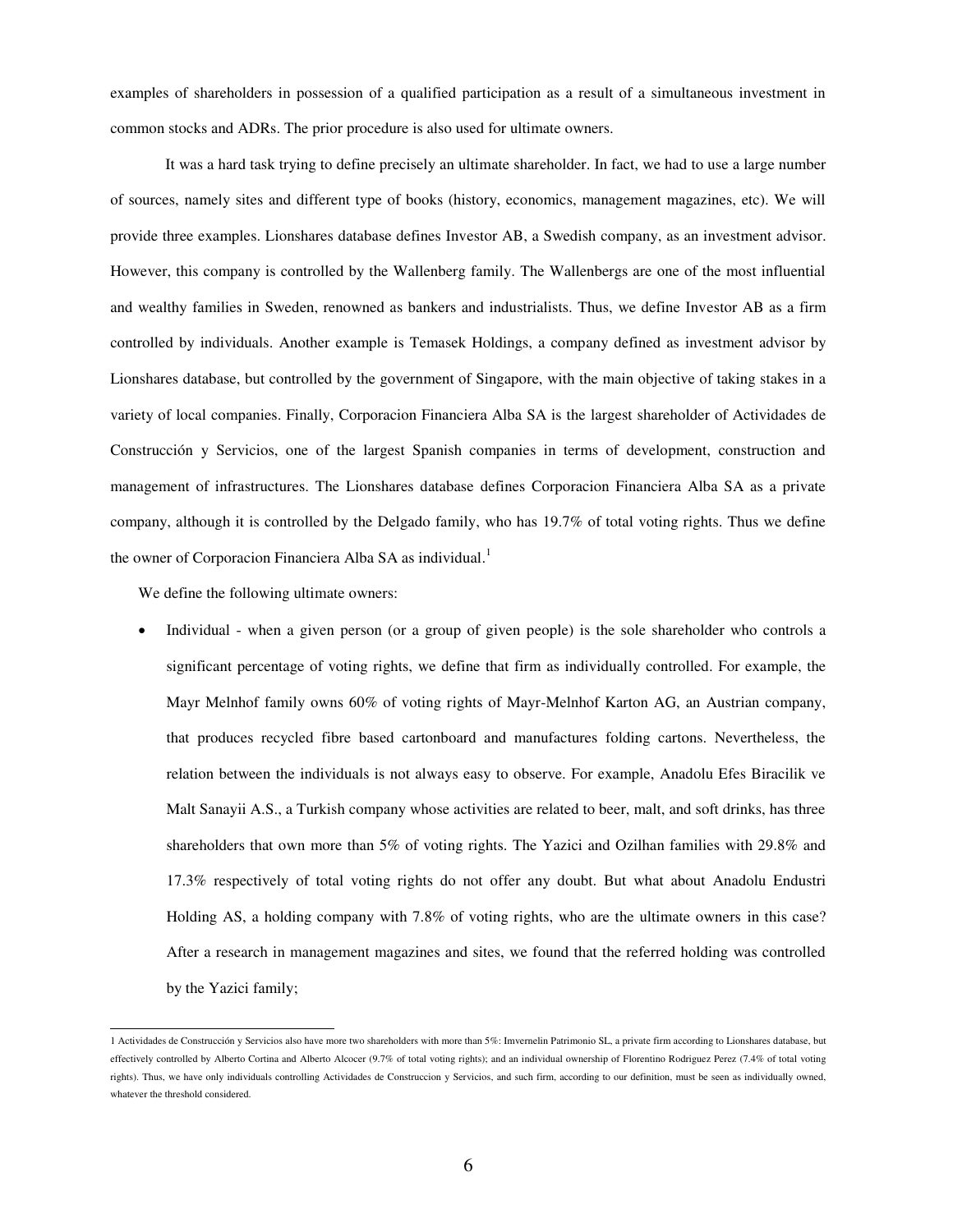- Government when a state is the sole shareholder that controls a significant percentage of voting rights, a firm is government owned. For example, Mobistar, a Belgium wireless telecommunications firm, is owned by France Telecom, a public company. It has 50.2% of voting rights of Mobistar and no other shareholder owns more than 5% of voting rights. However, the French government owns 32.5% of voting rights of France Telecom and it is the only shareholder who also owns more than 5% of voting rights. In this case Mobistar is seen as government owned;
- Financial Institution when a financial institution (or a group of firms related to asset management) is (are) the relevant ultimate owner(s) we can say that the ultimate owner is obviously a financial institution. We include the following kind of firms and qualified participations: investments made by bank and insurance management divisions; shares registered in brokers; hedge fund companies; investment advisors; mutual fund companies; pension funds; and, private equity firms. For example, Fosters Group, an Australian beverages firm, has the following shareholders with more than 5% of voting rights: Mondrian Investment Partners Ltd with 7.3% (Investment Advisor); Capital Research & Management Co with 7.2% (Investment Advisor); Colonial First State Investments Ltd with 6.1% of voting rights (Bank Management Division); and, Maple-Brown Abbot Ltd with 6% (Investment Advisor);
- Financial Vehicle We define a financial vehicle as a firm that was created to control another one, for example, holding companies, or very specific cases of companies, such as foundations (very common in Denmark and Italy, for example), and firms that result from cooperatives or mutual objectives (for example, Rabobank is a Dutch cooperative banking institution with offices all over the world), and trustees (for example, Leverhulme trust, a British research and educational charity). An example of a firm controlled by a financial vehicle is Carlsberg A/S, the renowed Danish brewer, whose foundation owns 79.5% of total voting rights;
- Diverse shareholders We define a firm as with diverse shareholders when a company presents shareholders of different provenances. For example, PT Telekomunikasi Indonesia, a telecommunications company in Indonesia, is controlled by the government (51.2% of total voting rights), although Capital Research & Management Co also owns 8.8% of total voting rights;

On the contrary, when there is no ultimate owner a firm is defined as widely held – this definition is only used for ultimate owners. That is, when there is no ultimate owner with more than 5% of total voting rights. Such is, for example, the case of Banco Santander Central Hispano, the largest Spanish bank.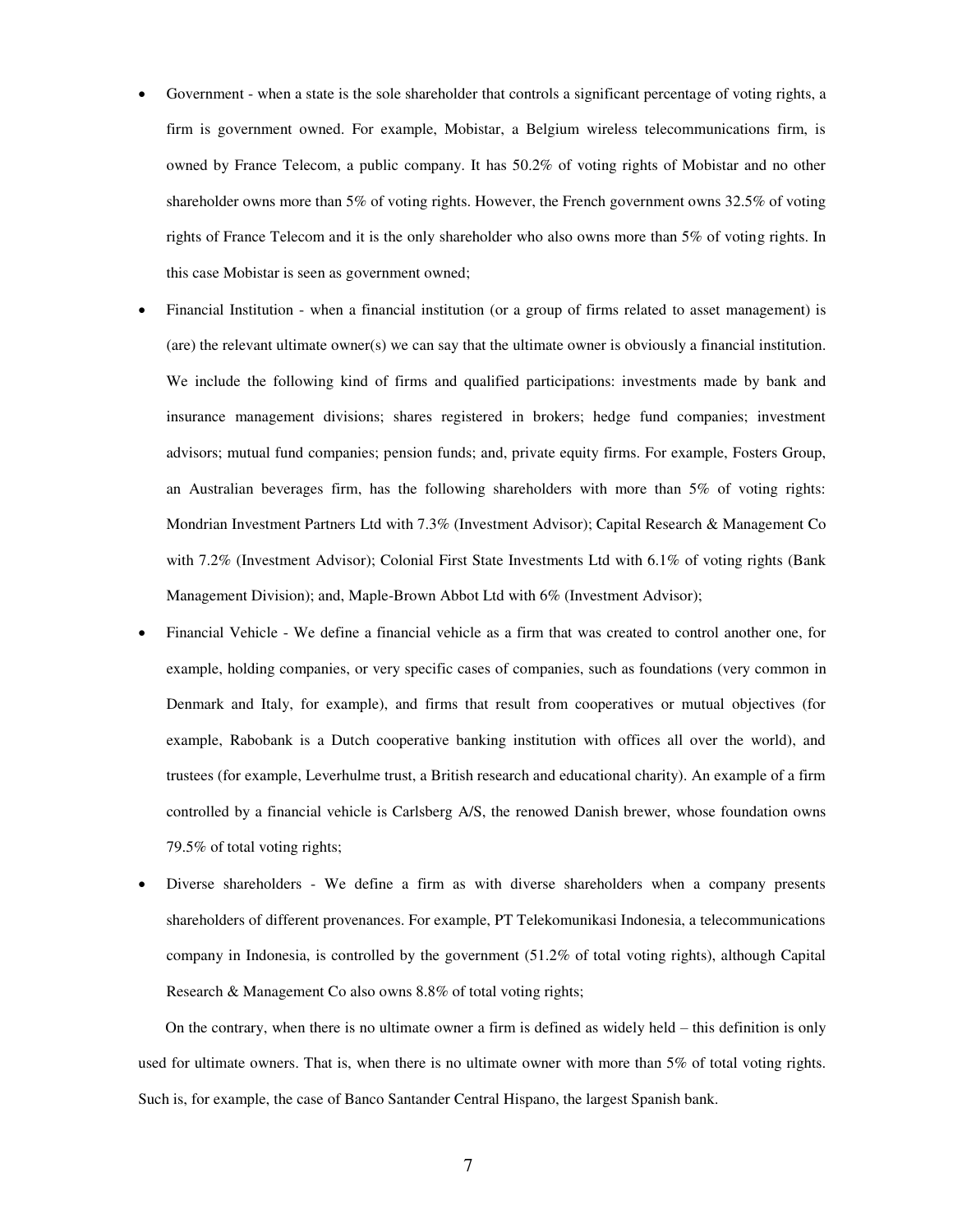#### **2.3. Methodology**

We intend to observe the ownership structure of firms from countries at several stages of economic development (developed and developing countries), with different sources of law (civil and common law-based), and with distinct financial systems (banking-based or capital market-based).

We decided to choose 20 firms by country, in line with La Porta et al (1999). The main reason to choose 20 firms by country is related to the very small number of public companies. For a large number of countries, experience shows that it is illogical to think there are much more than 20 public companies. The presence of more than 20 firms in the Austrian, New Zealand, and Portuguese case means the inclusion of many more non public companies than in other countries. Even in other countries where we would expect such number to be easily exceeded, like Spain or South Korea, we must take care with possible unexpected results. Table 1, Panel A, shows that the 20 largest firms by country represent between 19.8% (Japan) and 96% (Portugal) of local market capitalisation. In average, the 20 largest firms are responsible for 70.2% of local market capitalisation.

The way we found to evaluate whether there is any influence of firm variables or country infrastructure variables on corporate ownership is to control them. This will permit us not only to verify the similarities and differences across countries, but also to analyse which are the main determinants of corporate ownership. Thus, we use the following firm-level variables:

- Size We expect a negative relationship between firm size and fraction of corporate control, *ceteris paribus*. Wealth constraints, in addition to risk aversion imply that a blockholder (and an ultimate owner) is less able to accomplish as a firm becomes larger (Demsetz and Lehn (1985), Prowse (1992) and Holderness (2005));
- Volatility A firm with more volatile profit rate is more difficult to monitor and to control, and as a result the level of ownership concentration is expectably higher, in order to avoid eventual abuses by management (Demsetz and Lehn (1985), Prowse (1992), and Himmelberg *et al* (1999) document different results for such relationship);
- Market-to-Book This variable is seen as a proxy for the growth opportunities of a firm. We expect that a firm with more growth opportunities, and also with more doubts by investors, would develop easily in a developed capital market. Kahn and Winton (1998) and Goergen and Renneboog (1998), show in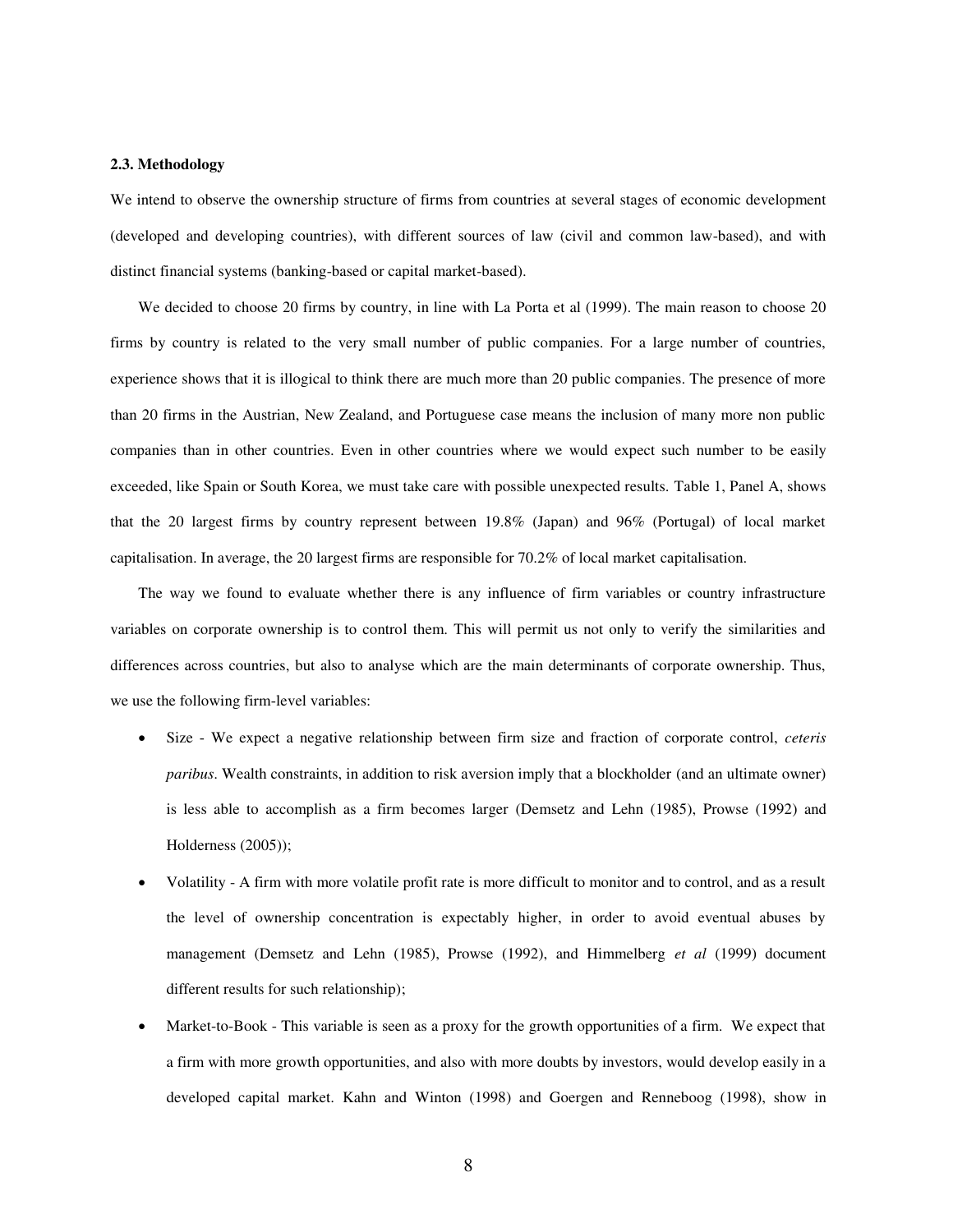theoretical and empirical terms respectively, that the ownership retention by the initial shareholders will be lower, after an IPO, on firms characterised by growth opportunities with need of external finance.

With regard to country-level variables the following are used:

- Legal Environment We use legal country origin and anti-director rights as measures of legal environment. Country origin is divided in the two main important legal families, common and civil law origins. Anti-director rights is an index outlined by La Porta *et al* (1998). We expect a positive relationship between diffuse corporate ownership structures and common law-based countries, particularly when the agency problem concerns management-shareholder (see La Porta *et al* (1999)). In line with prior assumption, we expect that the higher the investor protection rights are, the lower the possibility of expropriating wealth is from the smallest ones by management;
- Quality of Enforcement La Porta *et al* (1998) using some variables of law enforcement, namely corruption and rule of law, considered in this research, conclude that Scandinavian countries present the highest standards, contrarily to Fench civil law countries. In this research the level of corruption is an index produced by Transparency Internacional, named Corruption Perception Index, and Rule of Law is from La Porta *et al* (1998). Those authors also conclude, considering the three largest shareholders in the ten largest non-financial (privately owned) firms by country, that Fench civil law countries present the highest concentration of ownership. Li *et al* (2006) using an enforcement index, whose components are rule of law, regulatory quality, and absence of corruption, show that there is positive impact of such variable on ownership held by institutional blockholders;
- Corporate Disclosure More diffused ownership structures in countries where accounting and financial disclosure present higher standards (see La Porta *et al* (1998)) is expected. In fact, in that case it is easier to monitor the management (and large shareholders decisions) and consequently to avoid the expropriation of wealth from minority shareholders. However, that relationship must be taken with caution, because, for example, Guedhami and Pittman (2006), for a group of privatised firms from 31 countries, find weak evidence between ownership concentration and disclosure standards;
- Religion Local beliefs produce impacts on different areas of economy. Weber (1904) in his notable book, "The Protestant Ethic and the Spirit of Capitalism", found that Protestantism, in particular in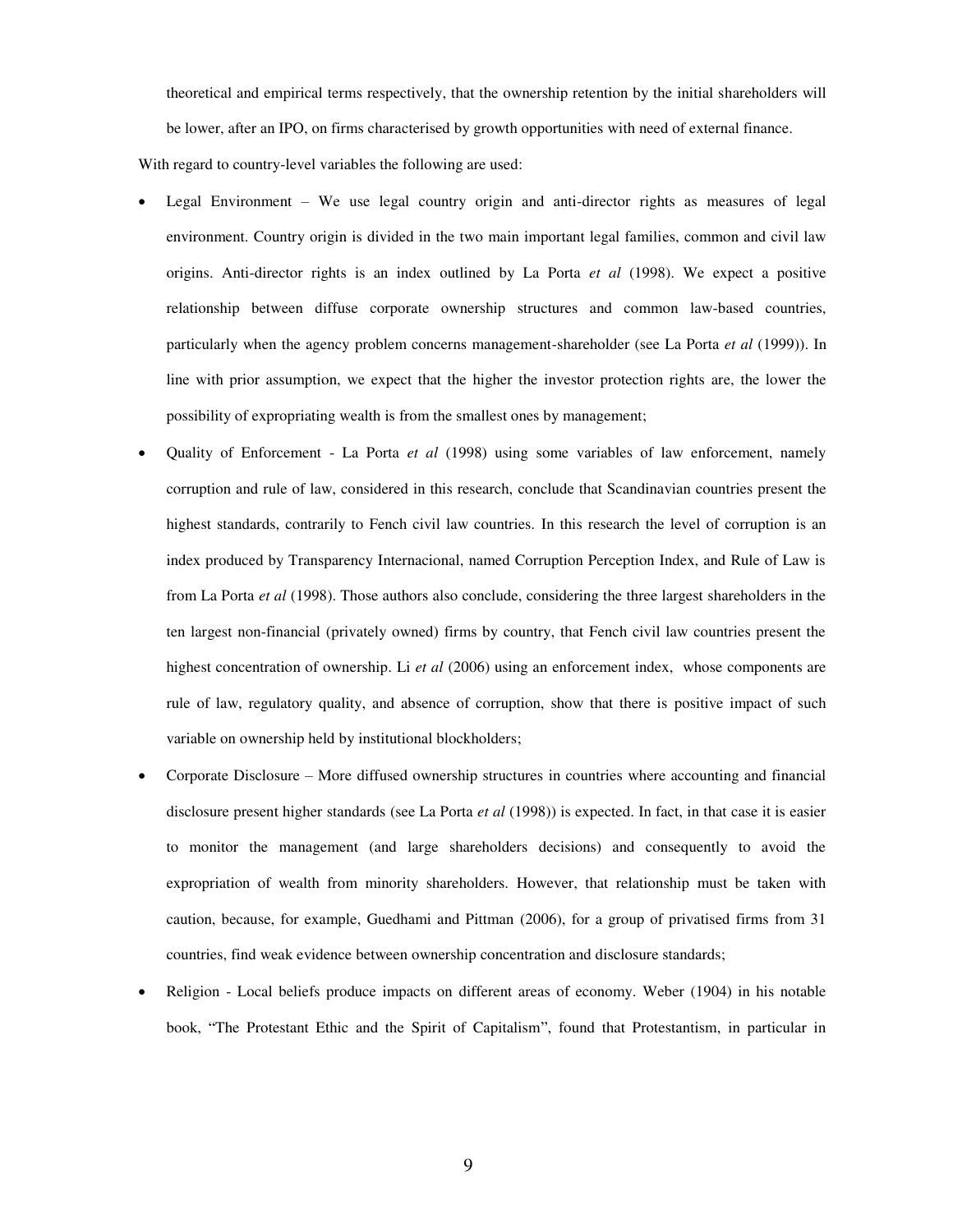Calvinism, as a means of explaining capitalism<sup>2</sup> and it will be used to test if there is, as we expect, a positive relationship between non Catholic religion and the existence of ultimate owners;

 Economic, Stock Market, Banking, and Financial Institutional Environment - Financial decisions taken by firms depend on the level of capital market development. In some financial markets, like the US and the UK, which are clearly market-based, the issue of equity is a natural source of finance for firms.<sup>3</sup> The opportunities in a developed capital market induce firms to issue equity; in this case, we expect a lower ownership concentration ratio for developed capital markets. In fact, as Dyck and Zingales (2002) conclude, in countries with less developed capital markets the private benefits of control are higher and the ownership is more concentrated. We use the liquidity ratio as a proxy for capital market development. Liquidity ratio is defined as volume traded at a local stock exchange divided by the gross domestic product (GDP). Private credit is also used to evaluate if a banking system influence corporate ownership. Financial literature found a positive relationship between the development of banking and capital market, and thus a positive relationship between private credit and diffused ownership structures is expected. Demirgüç-Kunt and Levine (1999) show that in higher income countries, the overall financial system becomes larger, although they tend to be more market-based. Domestic credit provided by banking sector % of GDP, from World Bank, is the measure of private credit. The level of economic development measured by GDP per capita will be used to evaluate if different economic conditions influence the percentage of widely held firms. Finally, because there is a positive relationship between the size of mutual fund industry, a proxy for financial institutional development, and strong rules and laws (see Khorana *et al* (2005)), we test if the same occurs between diffused ownership and the level of development of financial institutions.

 2 In the Renaissance period, contrarily to Catholic religion which defended a fairly luxurious way of life, emerged in the 16th century a group of reformists, namely Martin Luther and John Calvin, of the Catholic church, who started a religious movement, later designated as the Protestant Reformation. Protestants defended that hard work led to prosperity and a life without luxury. From their asceticism resulted an accumulation of capital, which inspired the beginning of capitalism. But the impact of religion on economy, and more particularly on firms' corporate control, should be extended to the Franciscans, a Roman Catholic Order created in the 13th century. In fact, that Order played an important role on the economy since the 15th century, particularly through the implementation of "Montes Pietatis", financial institutions with mutual purposes. These institutions, in order to protect persons from usurers, loaned money with exclusively charitable and solidarity ends.

<sup>3</sup> Rajan and Zingales (1998) show the importance of a well-developed financial market for industries with more need of external finance. A firm whose growth depends on external capital will grow more rapidly in a developed stock market. According to Demirguk and Levine (1999), there is a positive relationship between market-based financial systems, and strong shareholder rights protection, good accounting regulations, and low levels of corruption.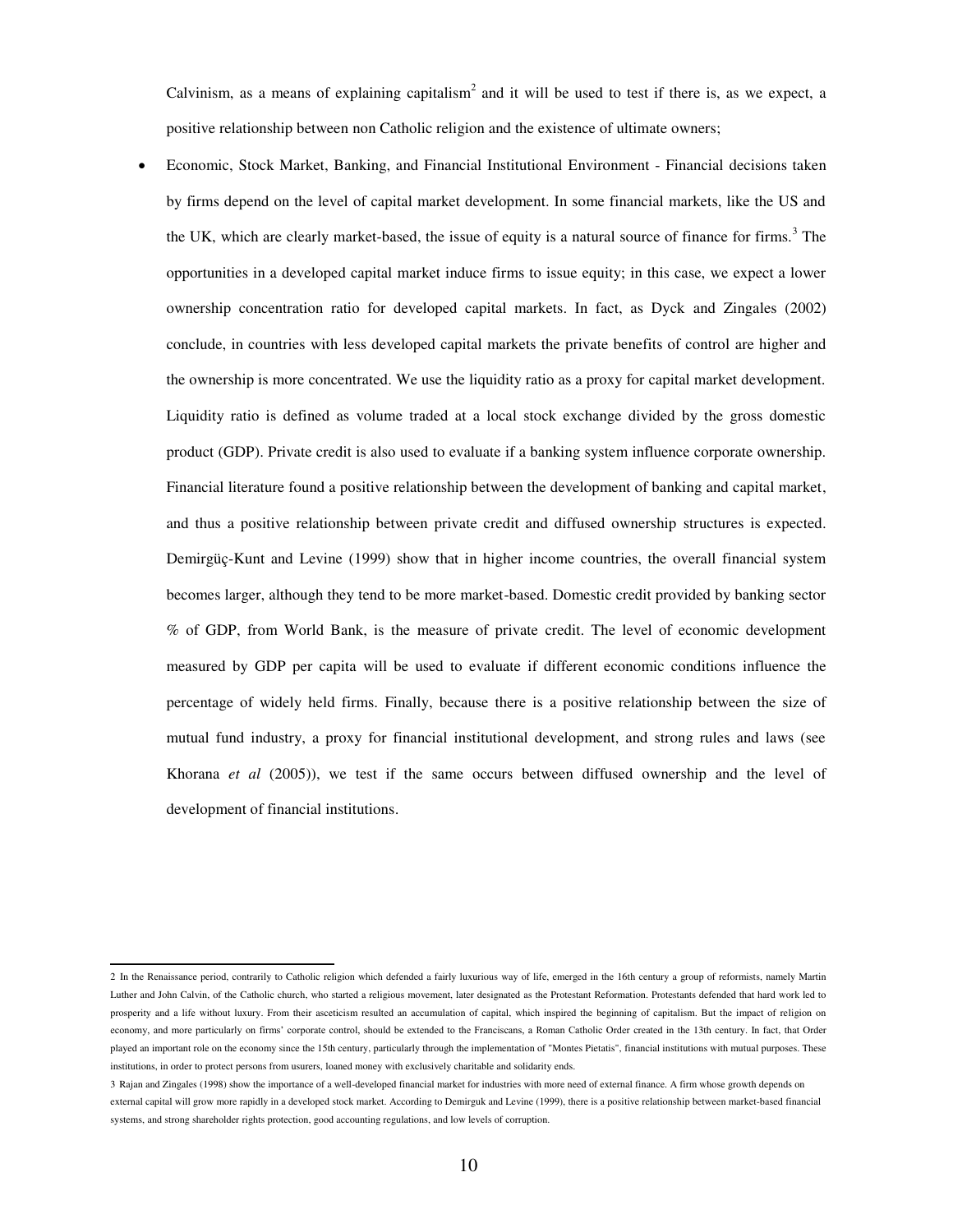#### **3. Results**

First, we identify the ultimate owners of the 20 largest firms by country. More diffused ownership structures in developed capital markets, where shareholders are well protected, with higher transparency standards, and disclosure levels is expected. In this research, it will be important to evaluate if the stakes of ultimate owners are explained by macro variables, as legal environment, quality of enforcement, corporate disclosure, historical foundations, and the economic environment, or on the other hand, because the largest firms around the world are being considered, restrictions of wealth are more important to explain either block holdings or ultimate owners.

Table 1, Panels A and B, shows the percentage of firms controlled by category of ultimate owner, considering 5% and 20% threshold. Financial institutions control a significant percentage of largest firms of Canada, Ireland, New Zealand and South Africa for a 5% threshold. However, when threshold is 20% the percentage of firms controlled by financial institutions is highly reduced (from 18.1% to 5%, on average by country). For example, not one Canadian firm is controlled by a financial institution, when 20% threshold is considered. However, 65% of Canadian firms of our sample are controlled by a financial institution when threshold is 5%. These results are in line with the idea that financial institutions under financial and risk constraints prefer to act as a monitor of management. Malaysia and Portugal present a significant percentage of firms (70%) whose owners have a different origin. Contrarily to financial institutions, when we analyse firms controlled by diverse shareholders there is no change considering 5% or 20% threshold. In fact, Panels A and B, show that diverse shareholders own, on average, 28.9% (25.9%) of sample for 5% (20%) threshold. In this case, we suspect that there are many firms where a minoritary ultimate owner with a stake higher than 5% controls a large shareholder that is simultaneously the management. Probably, this occurs in countries where ultimate owners are less protected and the benefits obtained of monitoring a large ultimate owner by a minority one are higher. Panels A and B, of Table 1, also show that threshold does not produce significant changes on the percentage of firms controlled by individuals (from 17.3% to 15.2%, on average by country). In this case it is plausible to say that management and controller are the same entity, since the percentage of voting rights often exceeds 20%. Chile and Turkey are the most represented countries in terms of control by individuals. On the opposite extreme are Australia, Ireland, Japan, South Africa, and the UK. Financial vehicles, contrarily to individuals, are influenced by the threshold chosen. The percentage of firms owned by financial vehicles varies from 7.7% to 3.3%, for 5% and 20% threshold respectively. However, while in some countries threshold does not seem to not produce different results (e.g., Belgium and Denmark), there are others where the influence of financial vehicles changes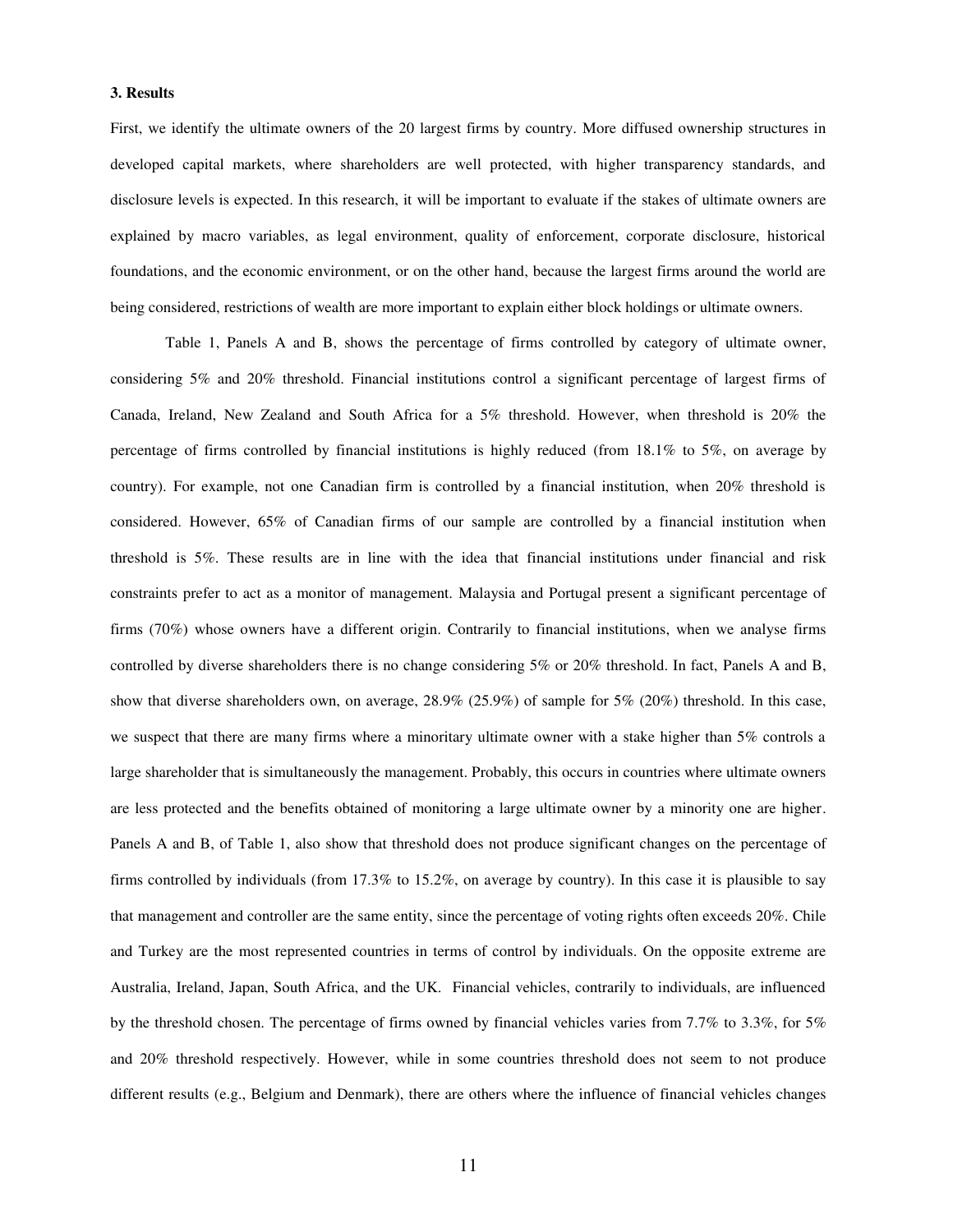with threshold (e.g., Austria, Italy, and Spain). Those countries had a period of mutualisation as a common characteristic. That is, a period where the firm's main objective was not to obtain profits, but to help a cause. It is possible to observe that trend in Belgium, through Cera Holding, a cooperative Group, with important stakes on KBC, AGFA, and Almancora, some of the largest Belgian firms, in Denmark where local foundations control large Danish firms (for example, Carlsberg, Danske Bank, and H. Lundbeck), and in Spain, where the major Catalan bank, La Caixa, controls Telefonica, Telefonica Mobiles, Banco Sabadel, and Repsol. The history and culture seems to influence the firm's control in some countries. On the other hand, firms controlled by the state are not influenced by threshold. In fact, 11.1% (12.0%) of firms from the sample are owned by states for 20% (5%) threshold. Table 1 shows how Asian governments influence their economy. India, Singapore, and Thailand are its main exponents. For example, Temasek Holding, an investor advisor owned by the Singaporean government, controls some local large firms (e.g., DBS Group, Keppel Corp, Capitaland, Singapore Airlines, Chartered Semiconductor, Neptune Orient Lines, and Starhub). Table 1 also shows that a widely held firm is dependent from threshold. In fact, the percentage of firms without controller varies from 15.9% (5% threshold) to 39.5% (20% threshold). However, it is difficult to conclude that a shareholder with 5% of voting rights controls a firm. In fact, the difference from 5% to 20% threshold must be attributed to the change observed on firms supposedly controlled by financial institutions, but that in reality act as a monitor of management. In spite of large ownership concentration around the world, there are many large firms where the agency cost is focused on the relationship between manager and a minority shareholder. This evidence is not observed in Malaysia, Portugal, and Turkey. In these countries the conflict of interest is based on the relationship between large and minority shareholders.

Summing up, there are some signs that ultimate owners are a puzzling issue because is dependent of country specific infrastructure, political foundations, and economic characteristics. However, because such countries each had their own development, many times the singularity of each country may not be observed through macro variables, as corruption index or religion. For example, some large firms from Japan and Thailand are controlled by the government, although they have different legal origins, shareholders are differently protected, and the level of corruption is significantly different. While in Japan the state decided to maintain the control of some firms, as in Japan Tobacco, Resona Holdings, Nippon Telegraph & Telephone, NTT Domo, and Nissan (controlled by Renault, a firm owned by the French government), in Thailand the local government has been helped by the Singaporean government in order to maintain the control of local firms in security hands (for example, ADV Info Service and Shin Corp). Thus, it is a difficult task to find the main determinants of corporate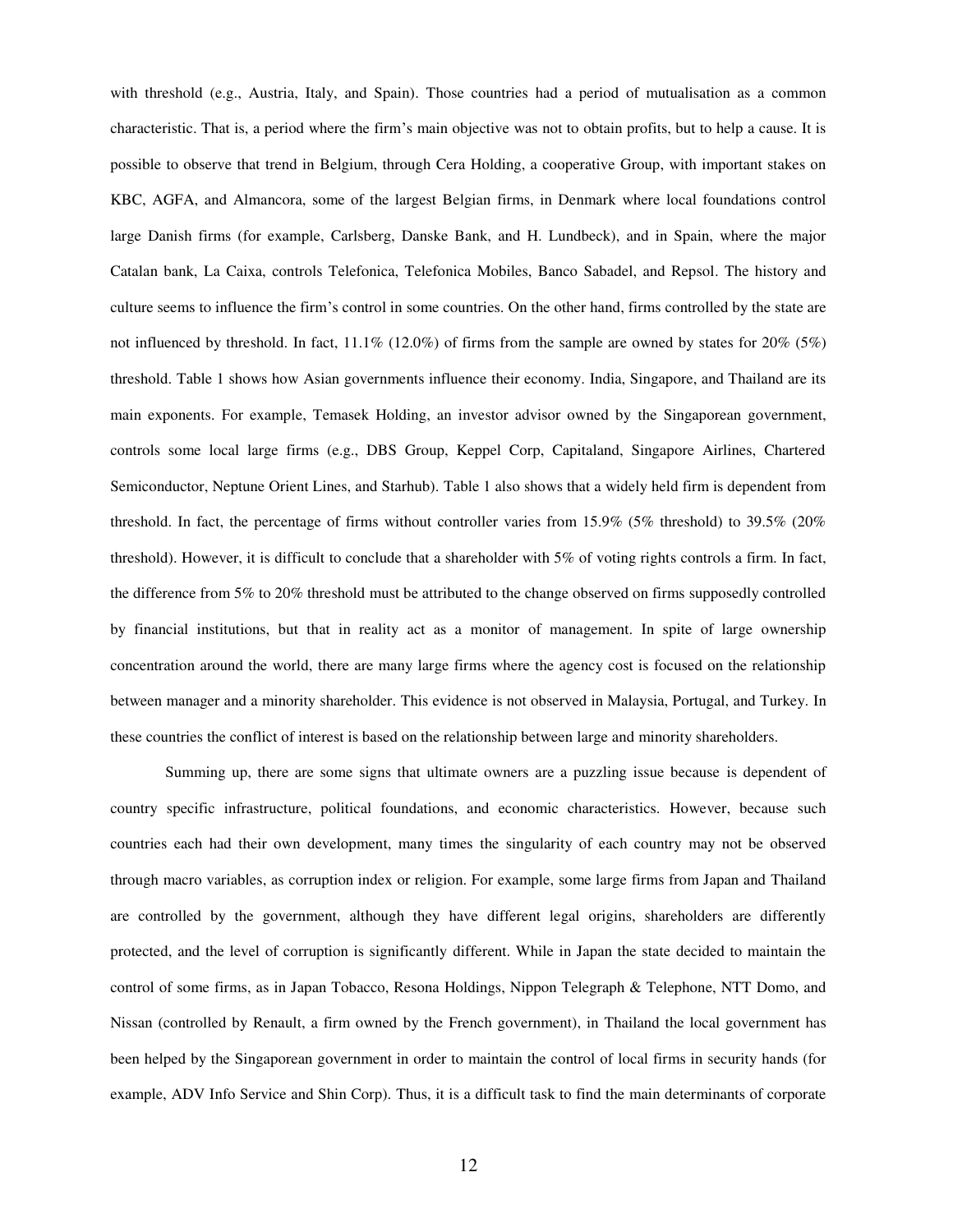ownership once its result is the consequence of singular policies. In this research, such is more difficult due to our small sample of 32 countries.

Table 2, Panel A, reports summary statistics of country-level variables. The sample represents different country infrastructures because, in general, variables show a wide variation. For example, there are (i) 15 countries, where shareholders are protected (anti-director rights higher than 4), (ii) 12 common law-based countries, and (iii) 11 Catholic countries. This result explains why the sample has many capital market and banking-based countries (see, for example, Demirguk and Levine (1999)). Corruption level and rule of law, on the other hand, do not exhibit significant changes as other variables. Only 4 countries display a lower GDP per capita  $($  < 10.000 dollars), as well as 3 with lower score for rule of law  $($  < 3), which confirms that most of countries are developed economies. In fact, emerging capital markets are only represented by Chile, India, Indonesia, Malaysia, Singapore, South Africa, South Korea, Taiwan, Thailand and Turkey. Concerning firm-level variables (Panel B) it must be stated that G-7 countries present the largest firms around the world. The median market capitalisation of the 20 largest firms of those countries exceeds 15 billion dollars. Firms from Chile, Indonesia, Ireland, New Zealand, Portugal, Thailand, and Turkey, in their turn, present a median market capitalisation inferior to 3 billion dollars, reflecting once more how heterogeneous the sample is. In relation to market-to-book it must be focused that the result obtained for the US, significantly higher than in most countries, illustrates the importance of the US capital market for firms with growth opportunities. Indonesia, South Korea, and Turkey, on the other hand, as emerging countries exhibit the highest volatility.

 In Table 3, Panels A and B, the percentage on mean of firms owned by type of ultimate owner are exhibited, considering 5% and 20% as threshold. Means are grouped following the criteria alluded to in section 3. In general, when 5% threshold is used there are more significant differences between groups of countries. In fact, when the stakes of ultimate owners are being analysed, results are not independent of threshold. A possible reason for such differences concerns the role of financial institutions in the control of firms. While in some rich countries with common legal environment, high quality of enforcement, high disclosure level and developed capital markets, like Australia, Canada, Ireland, the UK, and the US, amongst others, financial institutions are the only ultimate owner having a stake in firms that, generally varying from 5% to10%, (see Table 3, Panels A and B, concerning differences on mean between common and civil law-based countries, high *versus* low anti-director rights, high *versus* low corruption perception index, high *versus* low disclosure level, and it is confirmed that means are different for 5% threshold, but not for 20%), in some less developed capital markets whose enforcement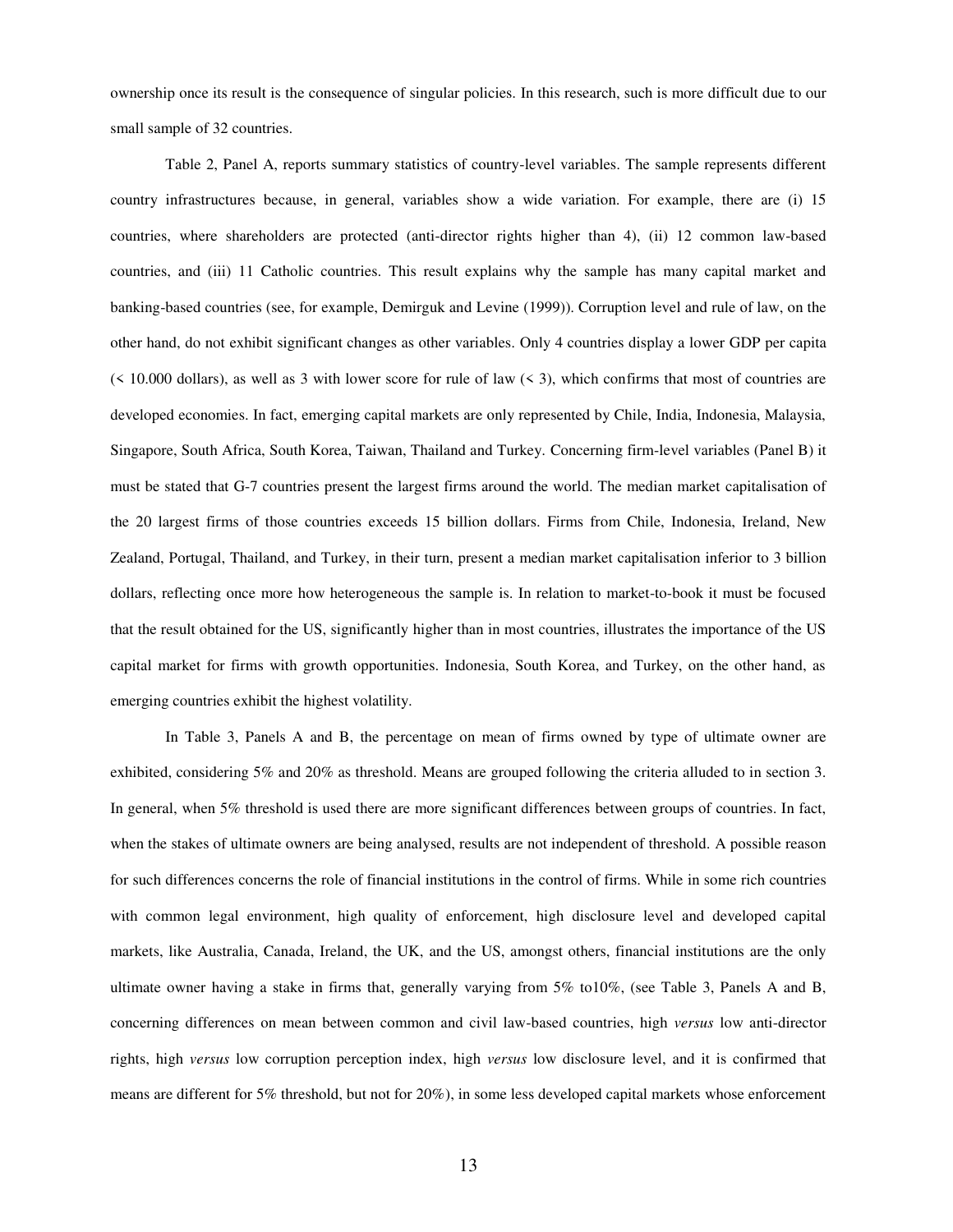presents low quality, financial institutions are not the only ultimate owner and usually their stakes also vary from 5% to 10% (see Panels A and B, concerning diverse shareholders and differences on mean between high *versus* low corruption perception index, and it is confirmed either for 5% or for 20% threshold that in countries with high standards of corruption there are more firms with diverse ultimate owners). This occurs usually, for example, in Greece, India, Indonesia, and Taiwan, amongst others. For example, in Indonesia Capital Research & Management and local government have important stakes in the same firms (PT Telekomunikasi Indonesia, PT Perusahaan Gas Negara and PT Bank Mandiri). As in prior results, it seems that while in less developed capital markets financial institutions act as a monitor of management, in undeveloped capital markets financial institutions act as monitor of majority shareholder that is simultaneously the management. An important result of this research concerns the non definitive relationship between widely-held firms and law. Common law-based countries present more diffused corporate control structures but without statistical significance (see Table 3, Panels A and B). This result contrasts with La Porta *et al* (1999) since their results indicate a positive relationship between anti-director standards (highly related to law) and diffused ownership structures. In fact, the agency problem between management and shareholders would be avoided in countries where the shareholders were wellprotected and it would reflect itself in a more diffused ownership structure. But not infrequently management and the majority shareholders are the same entity and the agency problem arises in the relationship between larger and minority shareholders. Thus, the question that we should ask is: Are agency theory, law and finance reasons enough to explain the corporate control? It seems not. Or on the other hand, do we have to consider other perspectives like the privatisation policies taken by the states, the way of thinking of governments, more liberal or more social democratic, or the quality of enforcement (analysing either corruption standards or rule of law). Who would like to invest in a country where public institutions do not perform well their role? Or in other words: What dominates what? Is political economy more important than law and finance or are both equally important? Probably both are important and it is difficult to conclude which factor is more relevant. In common law-based countries firms are more controlled by financial institutions firms than in civil ones, as we noted. Capital markets are more developed in these countries, issuers provide more information, financial industry is highly developed. However, it must be enhanced that this result can not be extensible to all common law-based countries, as we observed. For example, in Hong Kong, India and Thailand we do not witness any firm controlled by a financial institution. On the contrary, in those countries, there are many firms controlled by the government. However, they are common-law based. Thus, there are some reasons to believe in the importance of political economy on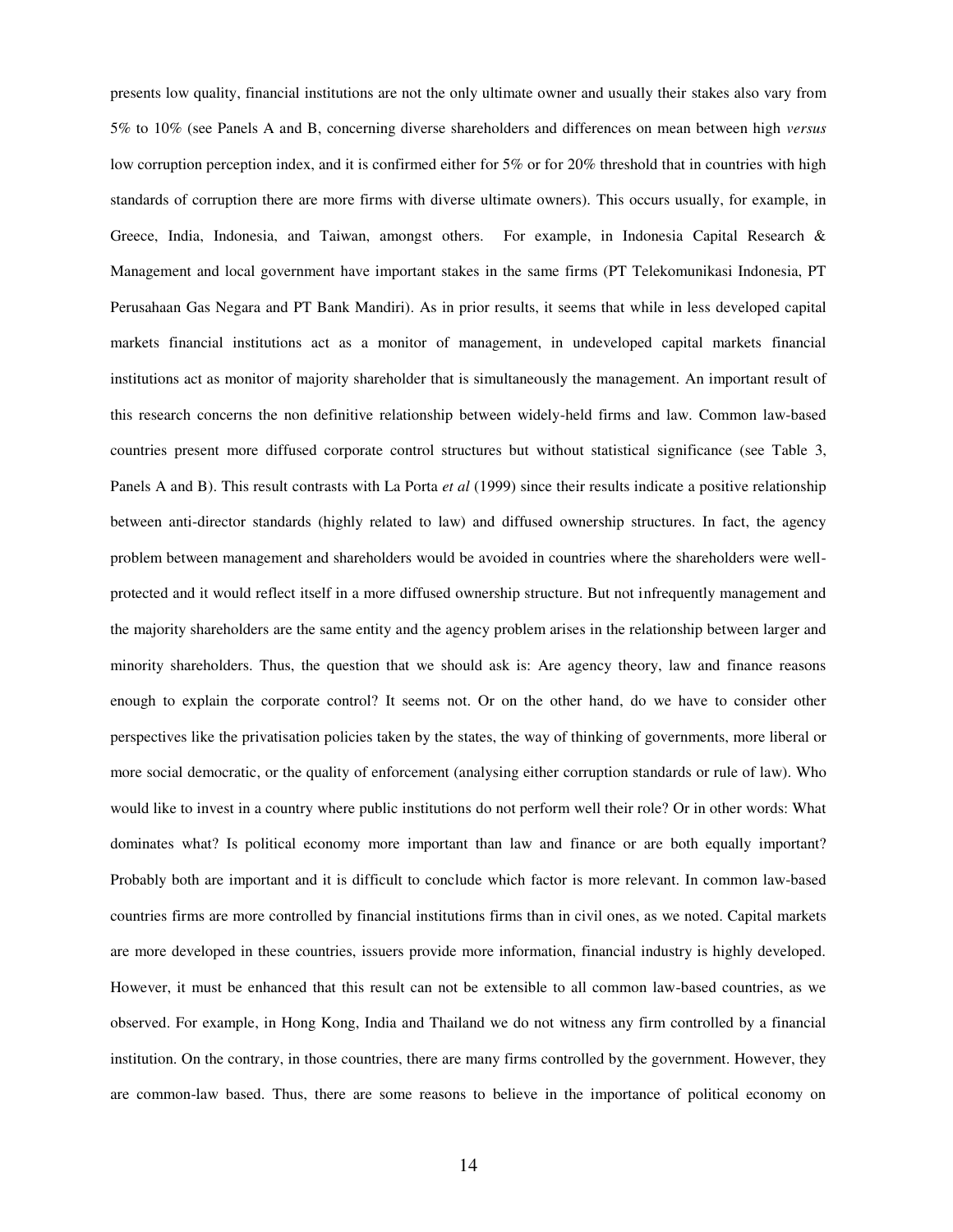corporate control. Table 3, Panels A and B, shows that individuals exercise higher control over firms in civil-law based countries (always significant at 1% level of statistical significance). We identify the following plausible reasons for such result: First, shareholders are less protected in civil-law based countries and consequently it is necessary that a larger shareholder controls the management; Second, individuals are often the founders of the firms and do not like to divide the lock of control in order to share the private benefits with minority shareholders; Third, in civil-law based countries apparently there are some signs that firms are smaller and consequently they are more easily controlled by individuals. Moreover, there are other reasons for a family business to grow fast in less developed capital markets with lower disclosure levels and lower quality of enforcement, although differences on mean for such criteria have not been found: Following a long period in which the state assumed a relevant role, many firms were privatised and the governments for a number of reasons prefer to sell firms to locals. Moreover, some privatised firms were located in sectors with many restrictions to develop an activity, if not faced with monopolies. Thus, it is understandable how such families create wealth so fast. Chile and Turkey, for example, belong to the group of countries where such process occurred. In Chile the wave of privatisations from 1974 to 1979 and from 1984 to 1989 created the Angelini, Luksic, and Matte groups. In Turkey, the privatisation movement started in the mid 80's, with obstacles, many of them related to work/labour force, delaying its end to recent years. During that period some Turkish families and individuals increased their wealth buying firms owned by the state, creating conglomerates, namely the Dogan Aydin and Koc and Sabancy families. In fact, corporate ownership is a puzzle issue, where law and finance and political economy both assume importance to explain it. There are many common-law based countries whose economy has recently adhered to market economy, and even though some of them prefer to maintain the lock of control of firms in the hands of the government, particularly in sectors related to the offer of national interest goods, such as water, telecommunications, and railways, amongst others. This is the case of Hong Kong where MTR Corporation (railways), Boc Hong Kong (bank), Cnooc Ltd (oil and gas), China Mobile (wireless telecommunications), China Unicom (major telecommunications), and China Netcom Group (major telecommunications) are directly owned by the government of the People's Republic of China. This example helps to understand why some countries with the same legal origin, present different patterns in terms of ultimate owners. For example, in Hong Kong, India, Singapore and Thailand there are many firms controlled by the government, contrarily to Canada, Ireland, Malaysia, South Africa, the UK and the US. In Table 5, Panels A and B, also shows that there are differences on mean in some criteria when financial vehicles are being analysed. In common law and Catholic-based countries (although this criteria accounts for only 5% threshold)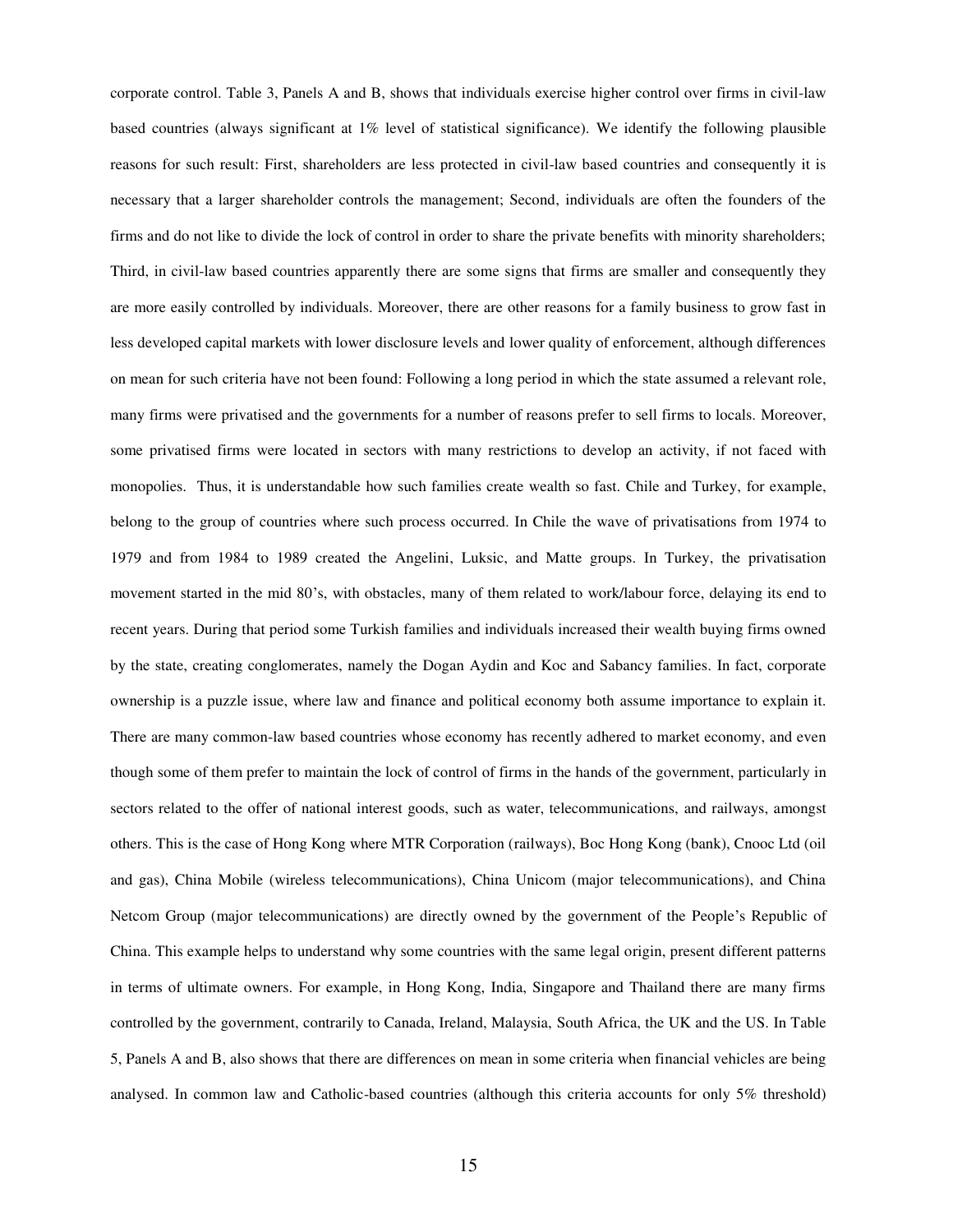financial vehicles play a more relevant role in the control of firms. This is mainly a consequence of different political and economic models produced by countries along the years, particularly in some continental European countries, namely in Austria, Belgium, Denmark, Italy, and Spain. The historical presence of institutions with mutual and cooperative interests is a plausible explanation for such result and explains why civil-law based countries present higher means when we analyse firms controlled by this type of shareholders. In Italy, since the 15th century there have been many financial institutions with mutual origins that were inspired by Franciscan principles, the old *"Montes Pietatis".* These institutions loaned money in cash with the guarantee of a pledge, without interest, and with exclusively charitable and solidarity ends, in order to protect individuals from usurers. From this process resulted many *"fondaziones"* some of them subsequent to the 18th century, which are nowadays not only the main important shareholders of some Italian banks, but additionally of some foreign banks. For example, the largest ultimate shareholder from Unicredito, the major Italian bank, that controls the German bank Bayerische Hypo und Vereinsbank AG and the Austrian bank Bank Austria Creditanstalt, is Fondazione Cassa Risparmio Verona Vicenza Belluno Anco. Crédit Agricole, a French institution with a mutual mission, and Fondazione Cariplo - Cassa di Risparmio delle Provincie are the largest shareholders of Banca Intesa, the second largest Italian bank. The financial Italian movement was followed in Spain. In fact, the process ended on *"cajas de ahorros",* although some of them are currently private companies. The most relevant example of the importance of these financial institutions is La Caixa, a Catalan bank, the major ultimate shareholder of Banco Sabadell, Repsol, and Telefonica. In Austria there are also many institutions with mutual aims. For example, Raiffeisen, one of the largest banking groups in the country is a cooperative bank owned by 9 regional banks, and Wiener Städtische, the largest Austrian Insurance company, and one of the most important in Central Europe was managed until 1992 with a legal form of a mutual insurance company. Also in Belgium, Almancora, an investment management company, has Cera Holding as its main important ultimate owner, a cooperative financial group. Another example is Agfa - Gevaert NV, a Belgium electronic company controlled by KBC Group, which in its turn is controlled by Almancora (owned by Cera Holding), Boerenbond Group (a farmers association whose main objective is to protect farmers against unfair commercial practices) and Cera Holding. Denmark, on the other hand, is the land of foundations. For example, Carlsberg A/S, the famous brewer, is controlled by Carlsberg foundation and H Lundbeck A/S and Novo Nordisk A/S, the Danish Pharmaceuticals, are governed, respectively by Lundbeck Fonden and Novo Nordisk Fonden.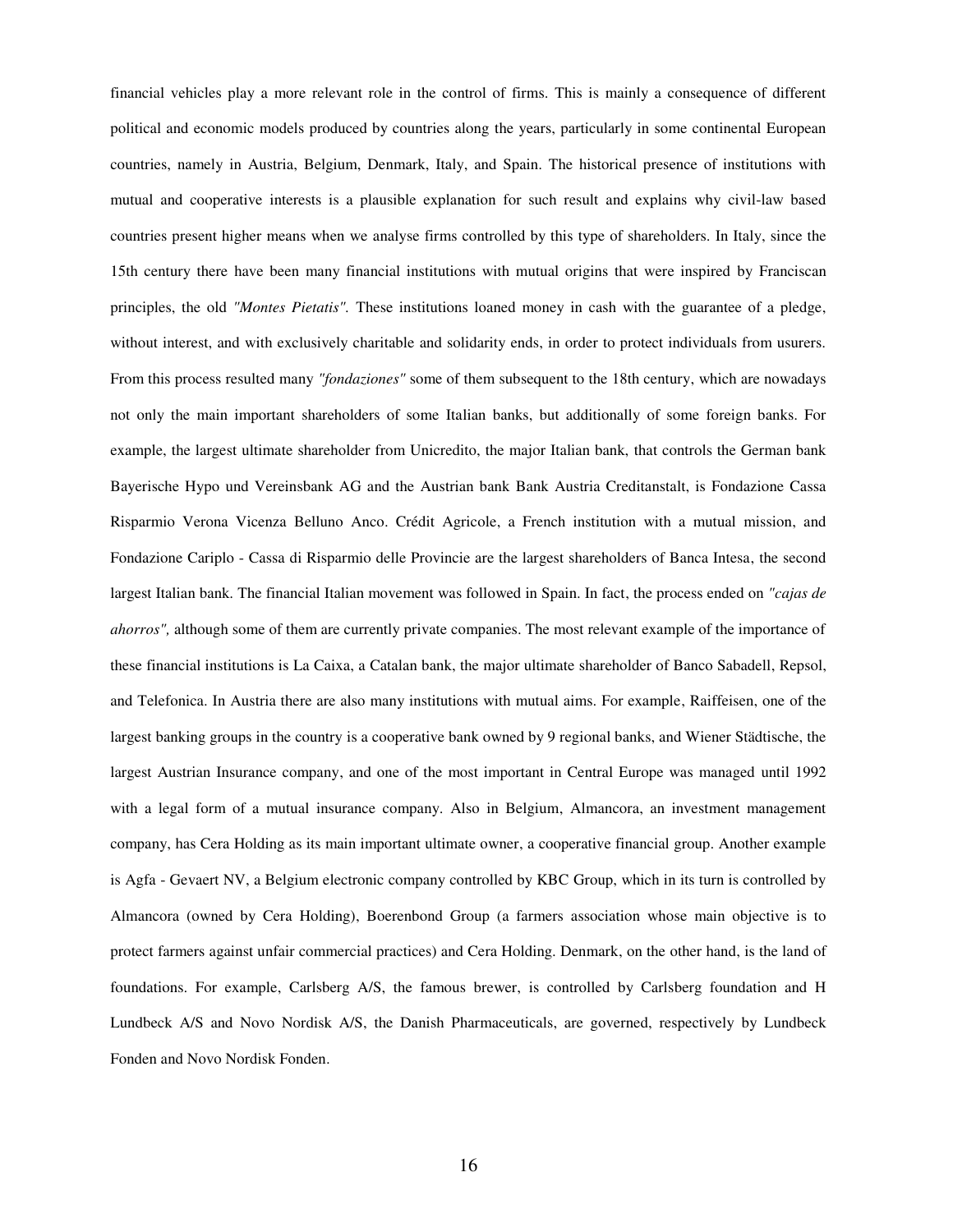Summing up, although it seems that ultimate owners have been influenced by the way capitalism was created in each country. That is, many countries were influenced by mutual environment, the role of the state has had different interpretations and is highly observed in many Asian countries, in some less developed countries like Chile and Turkey individuals play an important role in the economy, in other countries like Singapore and South Africa institutions were created to deal with social insurance that have an important role in the local capital markets, in some common-law based countries (Australia, Canada, Ireland, New Zealand, the UK and the US) financial institutions are comparatively an important type of blockholder and ultimate owner, and in Nordic countries dual class shares is typical and was the way local governments, social democratic oriented, chose to maintain the control of firms. However, all the countries have common restrictions of wealth, and at least it would be the most popular determinant of corporate ownership. The remaining determinants, on the contrary, are country specific.

Table 4 present a multivariate analysis, from which we intended to evaluate the determinants of ultimate owners, considering the percentage of widely held firms by country as the dependent variable, for a 20% of threshold. The results confirm that when we are analysing ultimate owners only market capitalisation matters. Wealth restriction is the explanation for the influence of market capitalisation on the percentage of widely held firms by country. On the contrary, we do not identify any country variable that influences the percentage of widely held firms because, as we noted, each capital market has had its own history, that is to say, a specific process of development, impeding the establishment of international patterns.

### **4. Conclusion**

The main objective of this research paper is to evaluate how corporate control is performed in the largest firms of 32 countries with different country and firm-level characteristics. For that purpose we consider the concept of ultimate owner.

As expected there is a small number of countries like Australia, the UK, and the US, where corporate ownership is widely diffused. This research paper shows that threshold influences the percentage of widely held firms. In fact, there are 15.9% of widely held firms, on mean by country, when 5% threshold is chosen, that compares with 39.5% for 20% threshold. This result derives from the large number of firms whose ultimate owners are financial institutions at 5% threshold, but not at 20%. This relationship is very popular in common-law based countries, as well as in countries where the quality of enforcement presents higher standards. Under those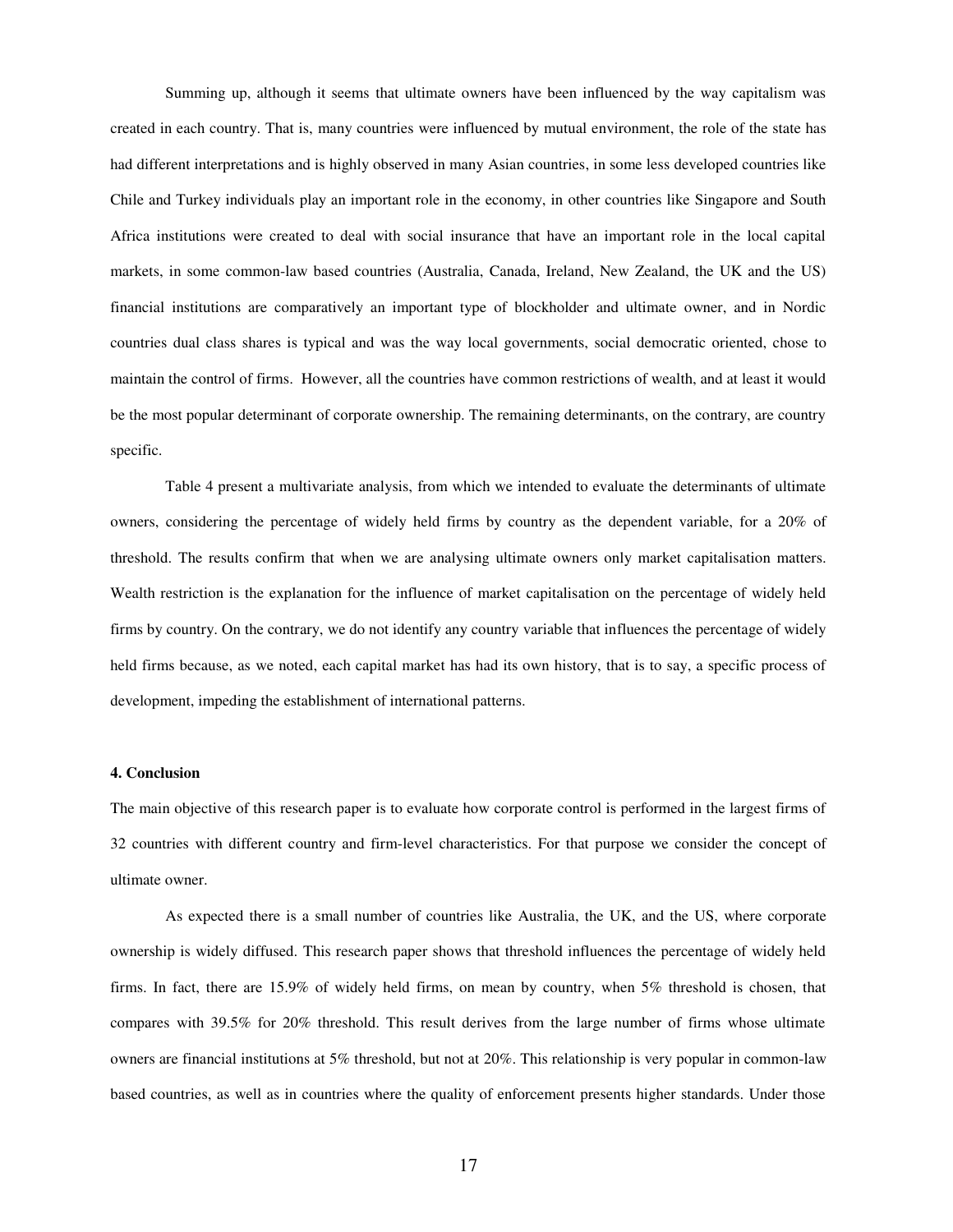infrastructures, financial institutions seem to act as a monitor of management. On the contrary, when we are in the presence of countries where shareholders are not well protected, typically in civil-law based countries, financial institutions act as a monitor of a larger shareholder, that is simultaneously the management. It seems that a financial institution has benefits of monitoring management in a common-law based country and of monitoring a larger shareholder in a civil one.

The particularity of each country makes it difficult to find macro variables for determinants of ultimate owners. In fact, in many countries of continental Europe, namely in Austria, Belgium, Denmark, Italy and Spain, with different country infrastructures, where there is a significant number of firms whose ultimate owners have mutual origin; in many Asian countries, independently of enforcement standards, there is a significant number of firms controlled by the state (Hong Kong, India, Indonesia, Singapore and Thailand); in Ireland and New Zealand there is a significant number of firms controlled by financial institutions; in Turkey and Chile individuals are the most observed ultimate owner; in Australia, Canada, France, Germany, Japan, the UK and the US there are many widely held firms and their infrastructures are also different. In this last case, the firm's size and wealth restriction are the explanations for such result. As a matter of fact, and contrarily to block holdings, we only found a degree of statistical significance in firm's size as a determinant of ultimate owner. This was expected because a block holding stake is generally higher than one owned by an ultimate owner.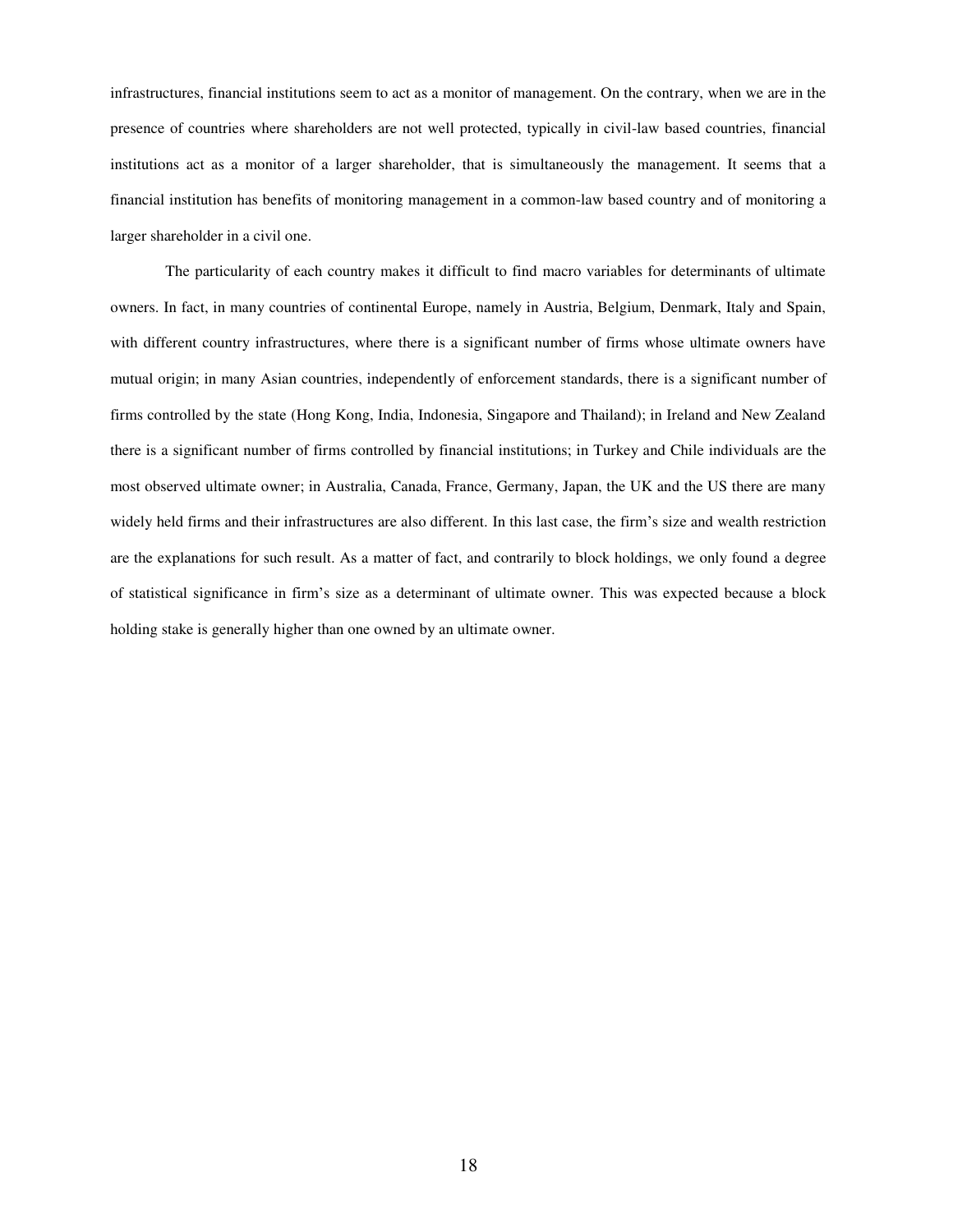# **Table 1: Ultimate Owners – Percentage of Firms by Country**

This table exhibits the percentage of firms owned by type of ultimate owners, using 5% and 20% threshold. Ultimate owners with more than 5% of votes are included on the sample. A firm whose ultimate owners own less than 20% is considered widely held at 20% threshold. Ultimate owner classification is defined in section 2.2. % of country market capitalisation is the relationship between the market capitalisation of the largest twenty firms¸ obtained in Worldscope, and total market capitalisation (Datastream country indexes are used as country market capitalisation).

Panel A: Threshold 5%

|              | $%$ of     |                  |              |              |                  |                |              |
|--------------|------------|------------------|--------------|--------------|------------------|----------------|--------------|
| Country      | Country    | Financial        | Diverse      | Individuals  | Financial        | Government     | Widely       |
|              | Market Cap | Institution      | Shareholders |              | Vehicle          |                | Held         |
| Australia    | 68.2       | 35               | 5            | $\Omega$     | $\mathbf{0}$     | 5              | 55           |
| Austria      | 84.9       | $\boldsymbol{0}$ | 45           | 10           | 30               | 5              | 10           |
| Belgium      | 86.4       | 5                | 25           | 20           | 30               | 10             | 10           |
| Canada       | 46.3       | 65               | 5            | 15           | $\mathbf{0}$     | $\mathbf{0}$   | 15           |
| Chile        | 75.2       | 5                | 30           | 45           | 15               | $\mathbf{0}$   | 5            |
| Denmark      | 85.9       | 40               | 15           | 15           | 30               | $\mathbf{0}$   | $\mathbf{0}$ |
| Finland      | 87.4       | 10               | 30           | 10           | 10               | 25             | 15           |
| France       | 59.8       | 10               | 5            | 10           | 15               | 20             | 40           |
| Germany      | 61.2       | 5                | 15           | 25           | 10               | 10             | 35           |
| Greece       | 84.6       | 10               | 25           | 30           | $\boldsymbol{0}$ | 25             | 10           |
| Hong Kong    | 72.1       | $\mathbf{0}$     | 35           | 25           | $\mathbf{0}$     | 30             | 10           |
| India        | 46.3       | $\theta$         | 40           | 15           | $\mathbf{0}$     | 40             | 5            |
| Indonésia    | 81.4       | 15               | 30           | 15           | $\mathbf{0}$     | 25             | 15           |
| Ireland      | 90.1       | 50               | 40           | $\mathbf{0}$ | 5                | $\theta$       | 5            |
| Italy        | 67.2       | $\mathbf{0}$     | 25           | 15           | 45               | 5              | 10           |
| Japan        | 19.8       | 15               | 5            | $\Omega$     | 5                | 25             | 50           |
| Malaysia     | 62.9       | 10               | 70           | 20           | $\mathbf{0}$     | $\theta$       | $\theta$     |
| Netherlands  | 77.4       | 40               | 20           | 10           | 10               | 5              | 15           |
| New Zealand  | 78.0       | 50               | 35           | 5            | $\mathbf{0}$     | 10             | $\mathbf{0}$ |
| Norway       | 85.7       | 15               | 40           | 25           | $\mathbf{0}$     | 20             | $\mathbf{0}$ |
| Portugal     | 96.0       | $\overline{0}$   | 70           | 25           | 5                | $\Omega$       | $\mathbf{0}$ |
| Singapore    | 68.9       | 5                | 25           | 20           | $\overline{0}$   | 35             | 15           |
| South Africa | 55.5       | 55               | 40           | $\mathbf{0}$ | $\mathbf{0}$     | $\mathbf{0}$   | 5            |
| South Korea  | 62.7       | 20               | 45           | 10           | $\mathbf{0}$     | 15             | 10           |
| Spain        | 76.6       | 5                | 20           | 25           | 30               | 5              | 15           |
| Sweden       | 79.9       | 25               | 35           | 25           | $\mathbf{0}$     | 10             | 5            |
| Switzerland  | 76.6       | 5                | 25           | 30           | $\mathbf{0}$     | 10             | 30           |
| Taiwan       | 66.9       | 10               | 40           | 20           | $\overline{0}$   | 10             | 20           |
| Thailand     | 78.3       | $\mathbf{0}$     | 40           | 15           | $\overline{0}$   | 40             | 5            |
| Turkey       | 73.5       | $\overline{0}$   | 40           | 55           | 5                | $\mathbf{0}$   | $\mathbf{0}$ |
| UK           | 64.5       | 40               | 5            | $\mathbf{0}$ | $\overline{0}$   | $\overline{0}$ | 55           |
| <b>USA</b>   | 25.5       | 35               | $\mathbf{0}$ | 20           | $\mathbf{0}$     | $\mathbf{0}$   | 45           |
| Mean         | 70.2       | 18.1             | 28.9         | 17.3         | 7.7              | 12.0           | 15.9         |
| Median       | 74.3       | 10               | 30           | 15           | $\mathbf{0}$     | 10             | 10           |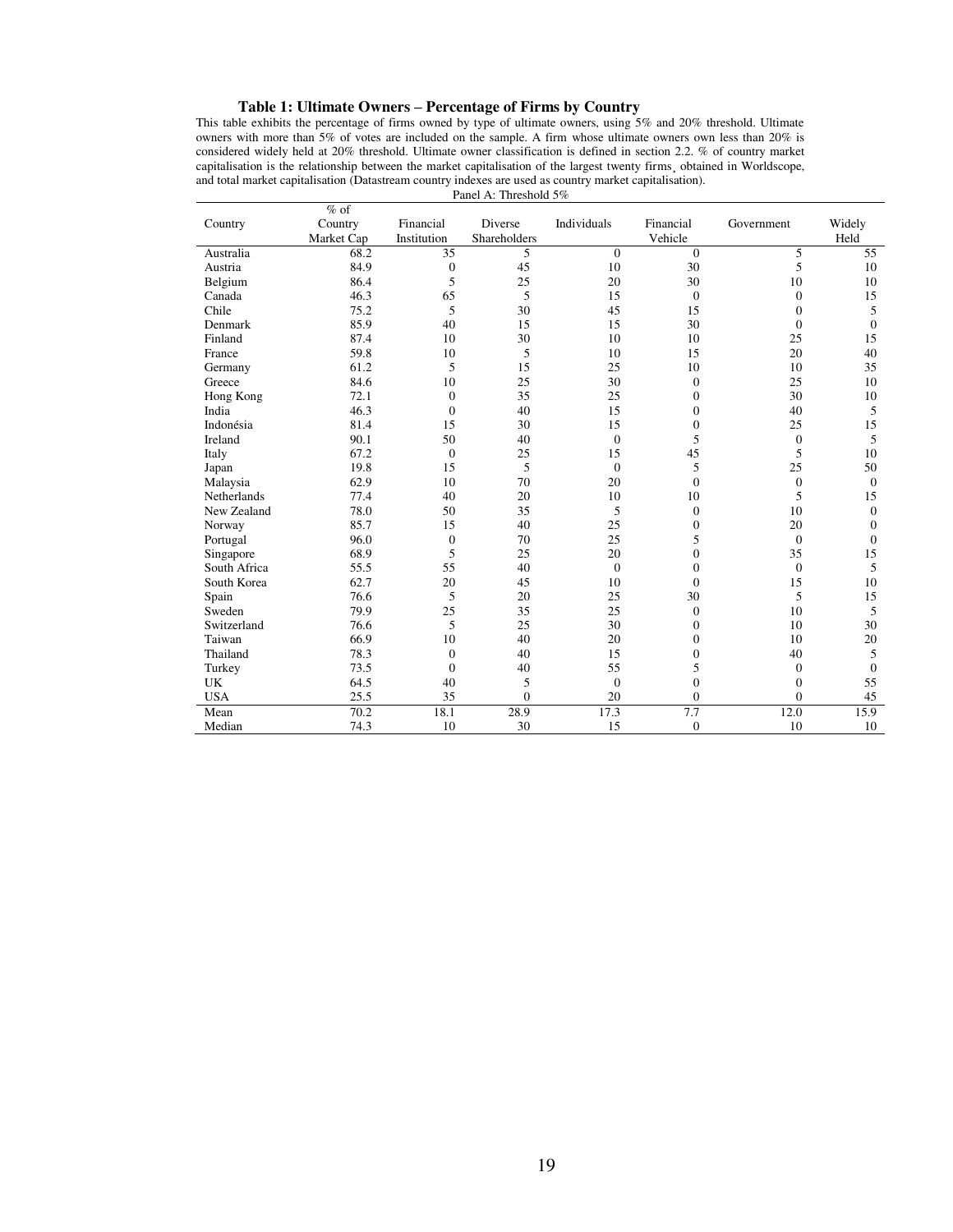| Country            | Financial        | Diverse      | Individuals      | Financial      | Government     | Widely           |
|--------------------|------------------|--------------|------------------|----------------|----------------|------------------|
|                    | Institution      | Shareholders |                  | Vehicle        |                | Held             |
| Australia          | 10               | $\Omega$     | $\theta$         | $\mathbf{0}$   | 5              | 85               |
| Austria            | $\boldsymbol{0}$ | 40           | 15               | 15             | 5              | 25               |
| Belgium            | $\overline{0}$   | 20           | 20               | 25             | 10             | 25               |
| Canada             | 0                | 5            | 15               | $\mathbf{0}$   | $\mathbf{0}$   | 80               |
| Chile              | 5                | 20           | 45               | 5              | $\overline{0}$ | 25               |
| Denmark            | 15               | 15           | 15               | 25             | $\mathbf{0}$   | 30               |
| Finland            | $\overline{0}$   | 30           | 5                | 5              | 20             | 40               |
| France             | $\overline{0}$   | 5            | 5                | 5              | 20             | 65               |
| Germany            | $\overline{0}$   | 15           | 20               | $\overline{0}$ | 10             | 55               |
| Greece             | 5                | 20           | 25               | $\overline{0}$ | 25             | 25               |
| Hong Kong          | $\theta$         | 35           | 25               | $\Omega$       | 30             | 10               |
| India              | $\theta$         | 35           | 10               | $\theta$       | 35             | 20               |
| Indonesia          | 0                | 30           | 15               | $\Omega$       | 25             | 30               |
| Ireland            | 25               | 40           | $\overline{0}$   | $\mathbf{0}$   | $\theta$       | 35               |
| Italy              | $\overline{0}$   | 20           | 15               | 15             | 5              | 45               |
| Japan              | $\overline{0}$   | 5            | $\overline{0}$   | $\mathbf{0}$   | 25             | 70               |
| Malaysia           | 10               | 70           | 20               | $\theta$       | $\theta$       | $\boldsymbol{0}$ |
| <b>Netherlands</b> | 15               | 20           | 10               | $\Omega$       | $\theta$       | 55               |
| New Zealand        | 30               | 35           | 5                | $\theta$       | 10             | 20               |
| Norway             | 5                | 35           | 25               | $\Omega$       | 20             | 15               |
| Portugal           | $\overline{0}$   | 70           | 25               | $\overline{0}$ | $\theta$       | 5                |
| Singapore          | $\theta$         | 20           | 10               | $\Omega$       | 35             | 35               |
| South Africa       | 10               | 40           | $\boldsymbol{0}$ | $\overline{0}$ | $\mathbf{0}$   | 50               |
| South Korea        | $\Omega$         | 35           | 5                | $\Omega$       | 15             | 45               |
| Spain              | $\Omega$         | 10           | 25               | 5              | $\mathbf{0}$   | 60               |
| Sweden             | 15               | 35           | 25               | $\Omega$       | 5              | 20               |
| Switzerland        | $\overline{0}$   | 25           | 20               | $\Omega$       | 10             | 45               |
| Taiwan             | 0                | 30           | 10               | $\Omega$       | 5              | 55               |
| Thailand           | $\theta$         | 25           | 5                | $\Omega$       | 40             | 30               |
| Turkey             | $\theta$         | 40           | 55               | 5              | $\theta$       | $\theta$         |
| UK                 | 15               | 5            | $\overline{0}$   | $\overline{0}$ | $\mathbf{0}$   | 80               |
| <b>USA</b>         | $\overline{0}$   | $\Omega$     | 15               | $\theta$       | $\mathbf{0}$   | 85               |
| Mean               | 5.0              | 25.9         | 15.2             | 3.3            | 11.1           | 39.5             |
| Median             | $\overline{0}$   | 25           | 15               | $\overline{0}$ | 5              | 35               |

Panel B: Threshold 20%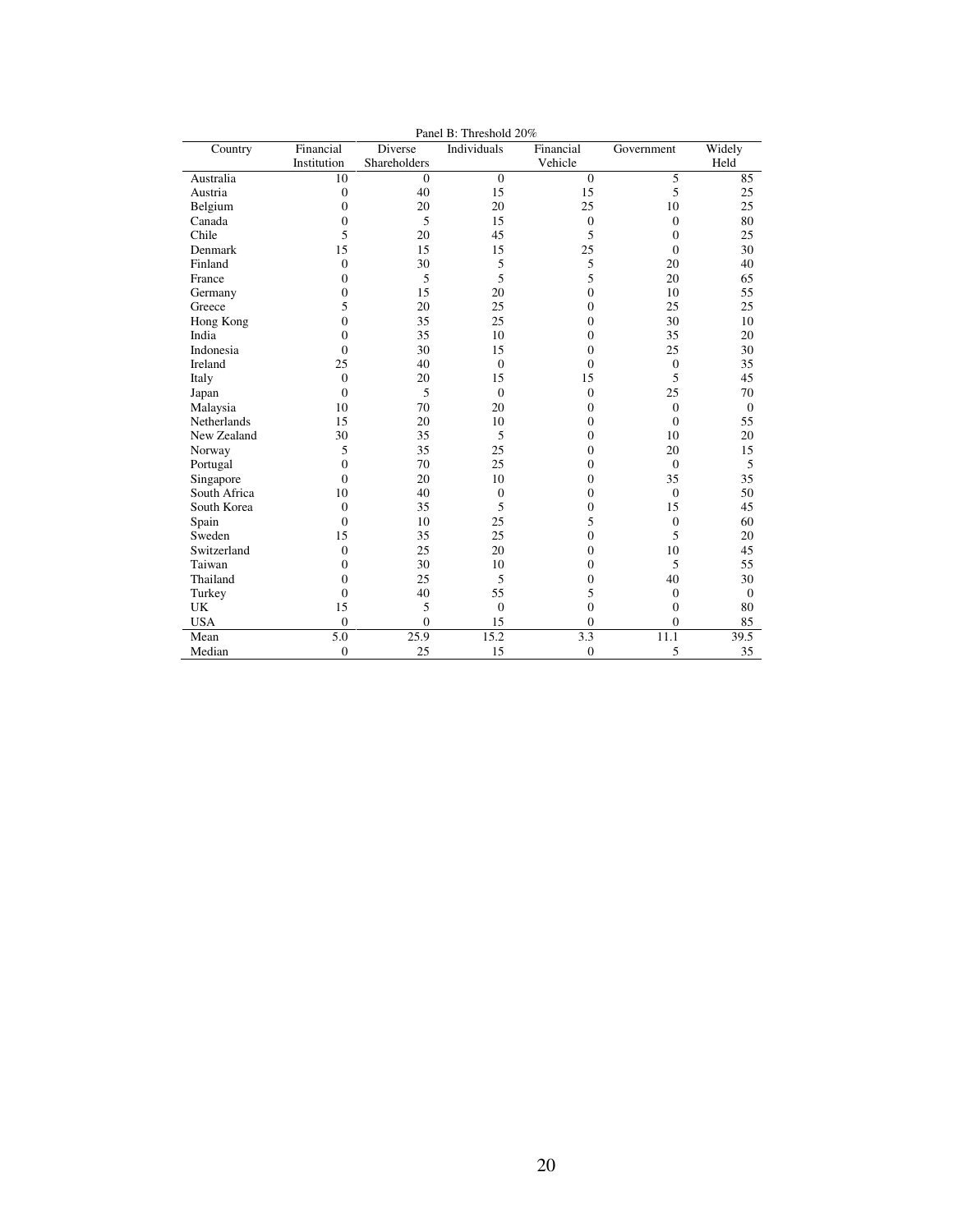#### **Table 2: Summary of Variables**

Anti-director rights is from La Porta et al (1998) and ranges from 0 to 6. Corruption perception index is from Transparency International (2005) and ranges from 0 to 10. Rule of law is from La Porta et al (1998) and varies Indicators and is defined as volume traded at a local stock exchange divided by the gross domestic product (GDP) - average from 1999 to 2003. Size of mutual fund industry is from Investment Company Institute (ICI) and rela GDP in 2005. Private credit is from World Bank and is defined by domestic credit provided by banking sector % of GDP 2004. GDP per capita in 2005 is from International Monetary Fund (IMF). Law is a dummie variable (1=commo variable (1=Catholic; 0=other). The median market capitalisation of the 20 largest firms by country, million dollar denominated, is from Worldscope (WS Item, WC07211). The median market-to-book of the 20 largest firms by c book is defined as total assets (Worldscope Item, WC 02999) minus book equity - defined as total assets minus total liabilities (WC 03351) and preferred stock (WC 03451) plus deferred taxes (WC 03263) and convertible debt (WC 08001), local currency denominated, divided by total assets. The median annualised volatility of the 20 largest firms by country is calculated using Datastream data, dollar denominated, considering weekly returns durin

| Country      | Anti-Director            | Corruption  | Rule of | PAIRT A. COUIII y-Level variables<br>Disclosure | Liquidity | Size of Mutual | Private | GDP      | Law    | Religion |
|--------------|--------------------------|-------------|---------|-------------------------------------------------|-----------|----------------|---------|----------|--------|----------|
|              | Rights                   | Perc. Index | Law     | Level                                           | Ratio     | Fund Industry  | Credit  | per Cap. |        |          |
| Australia    | 4                        | 8.8         | 10.0    | 80                                              | 0.97      | 1.10           | 1.00    | 30.897   | Common | Other    |
| Austria      | $\overline{2}$           | 8.7         | 10.0    | 62                                              | 0.16      | 0.37           | 1.23    | 33.432   | Civil  | Catholic |
| Belgium      | $\Omega$                 | 7.4         | 10.0    | 68                                              | 0.71      | 0.33           | 1.12    | 31.244   | Civil  | Catholic |
| Canada       | $\overline{\mathcal{L}}$ | 8.4         | 10.0    | 75                                              | 1.02      | 0.50           | 0.97    | 34.273   | Common | Catholic |
| Chile        |                          | 7.3         | 7.02    | 78                                              | 0.83      | 0.15           | 0.70    | 11.937   | Civil  | Catholic |
| Denmark      | $\overline{c}$           | 9.5         | 10.0    | 75                                              | 0.58      | 0.31           | 1.66    | 34.740   | Civil  | Other    |
| Finland      | $\mathbf{3}$             | 9.6         | 10.0    | 83                                              | 1.78      | 0.24           | 0.70    | 31.208   | Civil  | Other    |
| France       |                          | 7.5         | 8.98    | 78                                              | 0.88      | 0.67           | 1.07    | 29.187   | Civil  | Catholic |
| Germany      |                          | 8.2         | 9.23    | 67                                              | 0.56      | 0.71           | 1.43    | 30.579   | Civil  | Other    |
| Greece       |                          | 4.3         | 6.18    | 61                                              | 0.80      | 0.16           | 1.05    | 22.392   | Civil  | Other    |
| Hong Kong    |                          | 8.3         | 8.22    | 73                                              | 3.39      | 2.83           | 1.49    | 33.479   | Common | Other    |
| India        |                          | 2.9         | 4.17    | 61                                              | 0.30      | 0.06           | 0.60    | 3.320    | Common | Other    |
| Indonesia    | $\Delta$                 | 2.2         | 3.98    | <b>NA</b>                                       | 0.23      | NA             | 0.71    | 4.459    | Civil  | Other    |
| Ireland      |                          | 7.4         | 7.80    | 81                                              | 0.67      | 3.01           | 1.18    | 40.610   | Common | Catholic |
| Italy        |                          | 5.0         | 8.33    | 66                                              | 0.53      | 0.27           | 1.05    | 28.534   | Civil  | Catholic |
| Japan        |                          | 7.3         | 8.98    | 71                                              | 0.68      | 0.10           | 1.55    | 30.615   | Civil  | Other    |
| Malaysia     |                          | 5.1         | 6.78    | 79                                              | 1.41      | <b>NA</b>      | 1.34    | 11.201   | Common | Other    |
| Netherlands  | $\overline{2}$           | 8.6         | 10.0    | 74                                              | 1.36      | 0.16           | 1.67    | 30.862   | Civil  | Catholic |
| New Zealand  |                          | 9.6         | 10.0    | <b>NA</b>                                       | 0.40      | 0.10           | 1.21    | 24.797   | Common | Other    |
| Norway       |                          | 8.9         | 10.0    | 75                                              | 0.37      | 0.16           | 0.11    | 42.364   | Civil  | Other    |
| Portugal     |                          | 6.5         | 8.68    | <b>NA</b>                                       | 0.47      | 0.17           | 1.51    | 19.335   | Civil  | Catholic |
| Singapore    |                          | 9.4         | 8.57    | 79                                              | 1.59      | <b>NA</b>      | 0.80    | 28.368   | Common | Other    |
| South Africa | 5                        | 4.5         | 4.42    | 79                                              | 1.54      | 0.31           | 0.85    | 12.161   | Common | Other    |
| South Korea  |                          | 5.0         | 5.35    | 68                                              | 0.48      | 0.29           | 1.01    | 20.590   | Civil  | Other    |
| Spain        |                          | 7.0         | 7.80    | 72                                              | 0.76      | 0.30           | 1.39    | 26.320   | Civil  | Catholic |
| Sweden       | 3                        | 9.2         | 10.0    | 83                                              | 1.14      | 0.34           | 1.13    | 29.926   | Civil  | Other    |
| Switzerland  | $\overline{2}$           | 9.1         | 10.0    | 80                                              | 2.52      | 0.33           | 1.75    | 32.571   | Civil  | Catholic |
| Taiwan       | 3                        | 5.9         | 8.52    | 58                                              | 1.02      | 0.19           | 1.67    | 27.721   | Civil  | Other    |
| Thailand     | $\overline{2}$           | 3.8         | 6.25    | 66                                              | 0.38      | NA             | 1.05    | 8.368    | Common | Other    |
| Turkey       | $\overline{2}$           | 3.5         | 5.18    | 58                                              | 0.33      | 0.07           | 0.60    | 7.950    | Civil  | Other    |
| UK           | 5                        | 8.6         | 8.57    | 85                                              | 1.59      | 0.26           | 1.58    | 30.436   | Common | Other    |
| <b>USA</b>   | $\overline{2}$           | 7.6         | 10.0    | 76                                              | 1.42      | 0.76           | 2.71    | 41.399   | Common | Other    |
| Mean         | 3.2                      | 7.0         | 8.22    | 72.8                                            | 0.97      | 0.51           | 1.18    | 25.790   |        |          |
| Median       | 3.0                      | 7.5         | 8.63    | 75                                              | 0.78      | 0.30           | 1.13    | 29.557   |        |          |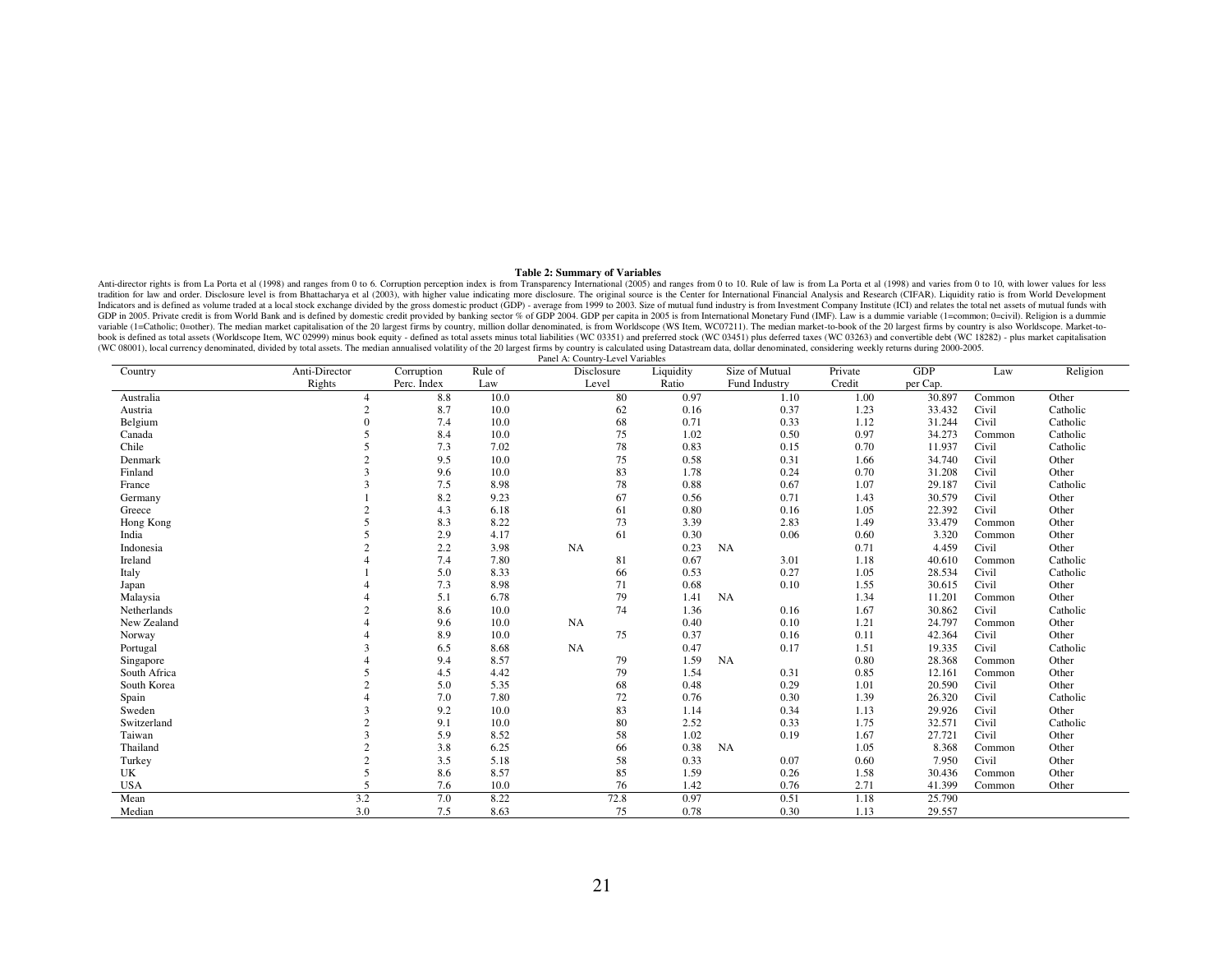| Country            | Market Capitalisation | Market-to-Book | Volatility |
|--------------------|-----------------------|----------------|------------|
|                    | (median)              | (median)       | (median)   |
| Australia          | 15.219                | 1.41           | 0.22       |
| Austria            | 4.077                 | 1.23           | 0.27       |
| Belgium            | 6.896                 | 1.34           | 0.25       |
| Canada             | 28.917                | 1.35           | 0.24       |
| Chile              | 2.763                 | 1.24           | 0.27       |
| Denmark            | 4.014                 | 1.51           | 0.29       |
| Finland            | 4.067                 | 1.50           | 0.31       |
| France             | 47.826                | 1.19           | 0.29       |
| Germany            | 32.799                | 1.07           | 0.34       |
| Greece             | 4.483                 | 1.38           | 0.30       |
| Hong Kong          | 13.974                | 1.14           | 0.30       |
| India              | 10.914                | 1.72           | 0.41       |
| Indonesia          | 2.242                 | 1.52           | 0.49       |
| <b>Ireland</b>     | 2.979                 | 1.57           | 0.27       |
| Italy              | 17.247                | 1.13           | 0.28       |
| Japan              | 49.882                | 1.11           | 0.34       |
| Malaysia           | 4.206                 | 1.22           | 0.20       |
| <b>Netherlands</b> | 14.195                | 1.39           | 0.34       |
| New Zealand        | 1.084                 | 1.49           | 0.26       |
| Norway             | 3.125                 | 1.51           | 0.35       |
| Portugal           | 2.360                 | 1.18           | 0.26       |
| Singapore          | 4.108                 | 1.15           | 0.28       |
| South Africa       | 10.106                | 1.56           | 0.35       |
| South Korea        | 12.919                | 1.20           | 0.46       |
| Spain              | 16.121                | 1.31           | 0.23       |
| Sweden             | 13.464                | 1.36           | 0.30       |
| Switzerland        | 16.367                | 1.74           | 0.32       |
| Taiwan             | 9.321                 | 1.41           | 0.35       |
| Thailand           | 2.814                 | 1.24           | 0.36       |
| Turkey             | 2.919                 | 1.23           | 0.56       |
| UK                 | 71.490                | 1.62           | 0.26       |
| <b>USA</b>         | 155.476               | 1.93           | 0.27       |
| Mean               | 18.387                | 1.37           | 0.31       |
| Median             | 9.714                 | 1.36           | 0.29       |

 **Panel B: Firm-Level Variables**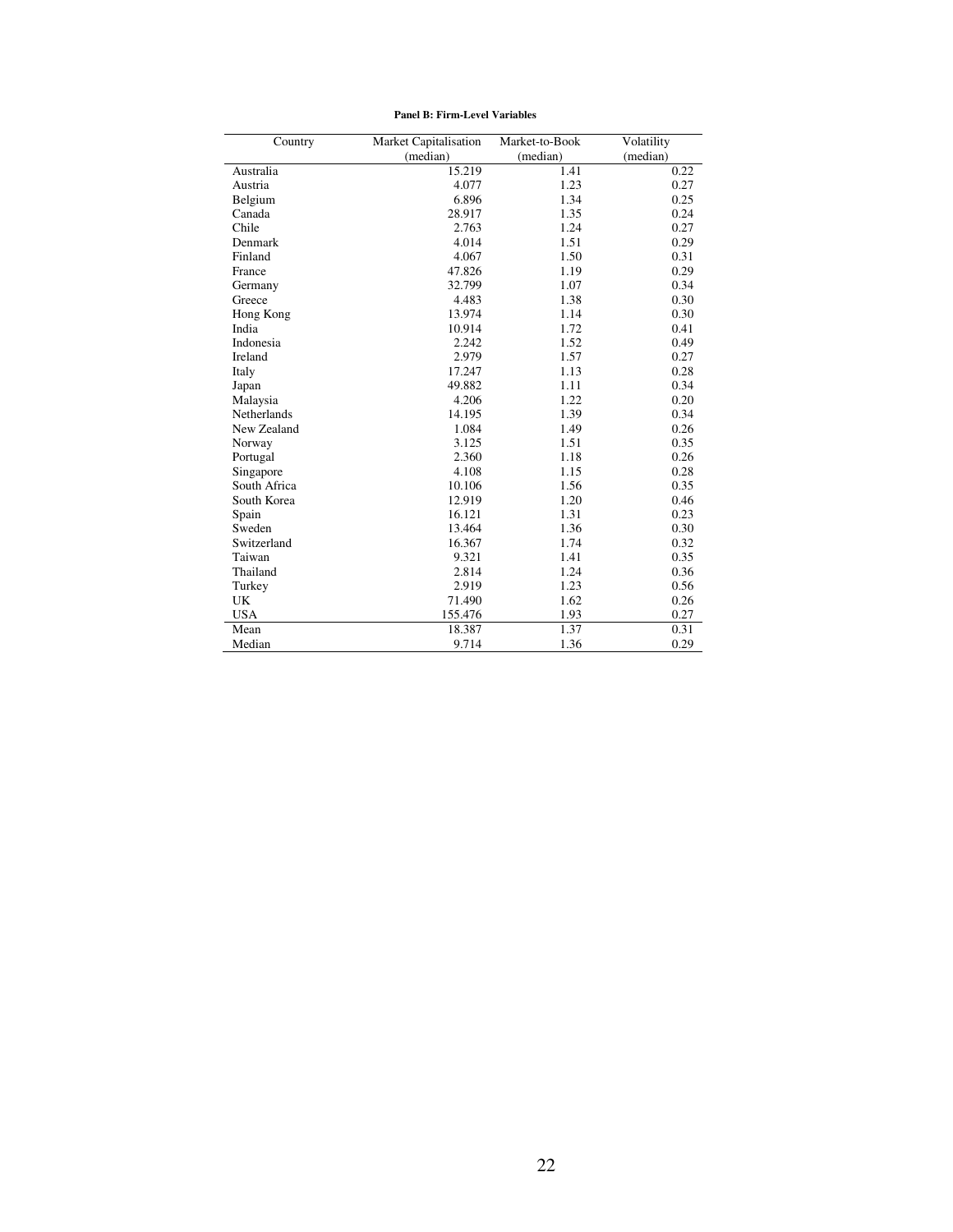# **Table 3: Univariate Analysis by Category of Ultimate Owner**

The table compares means of firms (in percentage) by category of ultimate owners and t-statistics based on the 20% percent and the 5% threshold, for a sample of the largest firms by country. All ultimate owners representing more than 5% of voting rights are included in the sample. However, if the analysis imposes a 20% threshold (Panel B), and the sum of voting rights is lower than 20%, a firm is widely held. Means for countries are grouped according to the following criteria: Legal environment; Anti-director rights; Corruption perception index; Rule of law; Disclosure level; Religion; Liquidity ratio; Private credit; GDP per capita; Size of mutual fund industry; Market capitalisation by firm (country median); Market-to-book (country median); Volatility by firm (country median). \*, \*\*, and \*\*\*, indicate statistical significance at 10%, 5% and 1%. N is the number of countries.

|                                   | Panel A: 5% threshold |              |               |              |               |               |              |  |  |
|-----------------------------------|-----------------------|--------------|---------------|--------------|---------------|---------------|--------------|--|--|
|                                   | N                     | Financial    | Diverse       | Individuals  | Financial     | Government    | Widely       |  |  |
|                                   |                       | Institution  | Shareholders  |              | Vehicle       |               | Held         |  |  |
| Means                             |                       |              |               |              |               |               |              |  |  |
| Common                            | 12                    | 28.8         | 28.3          | 11.3         | 0.4           | 13.3          | 17.9         |  |  |
| Civil                             | 20                    | 11.8         | 29.3          | 21.0         | 12.0          | 11.3          | 14.8         |  |  |
| $t - statistic$                   |                       | $(2.27)$ **  | $(-0.13)$     | $(-2.45)$ ** | $(-3.74)$ *** | (0.38)        | (0.46)       |  |  |
| High Anti-director rights         | 15                    | 25.7         | 26.3          | 14.3         | 3.7           | 11.3          | 18.7         |  |  |
| Low Anti-director rights          | 17                    | 11.5         | 31.2          | 20.0         | 11.2          | 12.6          | 13.5         |  |  |
| $t - statistic$                   |                       | $(2.15)$ **  | $(-0.78)$     | $(-1.28)$    | $(-1.86)$     | $(-0.28)$     | (0.83)       |  |  |
| High Corruption Perc. Index       | 16                    | 23.8         | 21.3          | 15.3         | 6.6           | 11.6          | 21.6         |  |  |
| Low Corruption Perc. Index        | 16                    | 12.5         | 36.6          | 19.4         | 8.8           | 12.5          | 10.3         |  |  |
| $t - statistic$                   |                       | $(1.72)*$    | $(-2.77)$ *** | $(-0.92)$    | $(-0.50)$     | $(-0.21)$     | $(1.99)*$    |  |  |
| High Rule of Law                  | 16                    | 22.2         | 23.4          | 15.3         | 9.1           | 9.7           | 20.3         |  |  |
| Low Rule of Law                   | 16                    | 14.1         | 34.4          | 19.4         | 6.3           | 14.4          | 11.6         |  |  |
| $t - statistic$                   |                       | (1.21)       | $(-1.87)$ *   | $(-0.92)$    | (0.65)        | $(-1.05)$     | (1.51)       |  |  |
| High Disclosure Level             | 15                    | 27.0         | 24.7          | 15.7         | 5.0           | 8.3           | 19.3         |  |  |
| Low Disclosure Level              | 14                    | 7.9          | 30.0          | 19.6         | 11.8          | 16.1          | 14.6         |  |  |
| $t - statistic$                   |                       | $(3.19)$ *** | $(-0.89)$     | $(-0.83)$    | $(-1.45)$     | $(-1.66)$     | (0.75)       |  |  |
| Catholic                          | 11                    | 16.8         | 28.2          | 18.6         | 16.8          | 5.5           | 14.1         |  |  |
| Others                            | 21                    | 18.8         | 29.3          | 16.7         | 2.9           | 15.5          | 16.9         |  |  |
| $t - statistic$                   |                       | $(-0.25)$    | $(-0.17)$     | (0.42)       | $(2.95)$ ***  | $(-2.83)$ *** | $(-0.52)$    |  |  |
| <b>High Liquidity Ratio</b>       | 16                    | 23.7         | 23.7          | 15.3         | 10            | 8             | 19.3         |  |  |
| Low Liquidity Ratio               | 16                    | 15.0         | 31.2          | 19.6         | 7.3           | 12.7          | 14.2         |  |  |
| $t - statistic$                   |                       | (1.18)       | $(-1.21)$     | $(-0.81)$    | (0.56)        | $(-1.11)$     | (0.76)       |  |  |
| High Size of Mutual Fund Ind.     | 14                    | 19.4         | 22.1          | 15.7         | 10.7          | 7.5           | 20.0         |  |  |
| Low Size of Mutual Fund Ind.      | 14                    | 6.8          | 32.1          | 18.9         | 6.8           | 12.9          | 13.9         |  |  |
| $t - statistic$                   |                       | $(2.51)$ **  | $(-1.66)$     | $(-0.63)$    | $-0.82$       | $(-1.31)$     | (0.92)       |  |  |
| High Private Credit               | 16                    | 20.6         | 29.7          | 15.9         | 7.8           | 7.5           | 18.4         |  |  |
| Low Private Credit                | 16                    | 15.6         | 28.1          | 18.8         | 7.5           | 16.6          | 13.4         |  |  |
| $t - statistic$                   |                       | (0.73)       | (0.25)        | $(-0.63)$    | $-0.07$       | $(-2.14)$ **  | (0.84)       |  |  |
| Large GDP per Capita              | 16                    | 24.1         | 21.6          | 14.4         | 8.1           | 9.7           | 22.2         |  |  |
| Small GDP per Capita              | 16                    | 12.2         | 36.3          | 20.3         | 7.2           | 14.4          | 9.7          |  |  |
| $t - statistic$                   |                       | $(1.82)$ *   | $(-2.63)$ **  | $(-1.36)$    | $-0.21$       | $(-1.05)$     | $(2.25)$ **  |  |  |
| <b>High Market Capitalisation</b> | 16                    | 22.2         | 20.3          | 14.1         | 7.2           | 11.3          | 25.0         |  |  |
| Low Market Capitalisation         | 16                    | 14.1         | 37.5          | 20.6         | 8.1           | 12.8          | 6.9          |  |  |
| $t -$ statistic                   |                       | (1.21)       | $(-3.22)$ *** | $(-1.51)$    | $(-0.21)$     | $(-0.34)$     | $(3.61)$ *** |  |  |
| High Market-to-Book               | 16                    | 27.2         | 26.6          | 13.8         | 3.4           | 11.6          | 17.5         |  |  |
| Low Market-to-Book                | 16                    | 9.1          | 31.3          | 20.9         | 11.9          | 12.5          | 14.4         |  |  |
| $t - statistic$                   |                       | $(3.01)$ *** | $(-0.77)$     | $(-1.67)$    | $(-2.06)$ **  | $(-0.21)$     | (0.52)       |  |  |
| <b>High Volatility</b>            | 16                    | 14.1         | 31.6          | 19.4         | 2.5           | 18.1          | 14.4         |  |  |
| Low Volatility                    | 16                    | 22.2         | 26.3          | 15.3         | 12.8          | 5.9           | 17.5         |  |  |
| $t - statistic$                   |                       | $(-1.21)$    | (0.87)        | (0.92)       | $(-2.61)$ **  | $(3.08)$ ***  | $(-0.52)$    |  |  |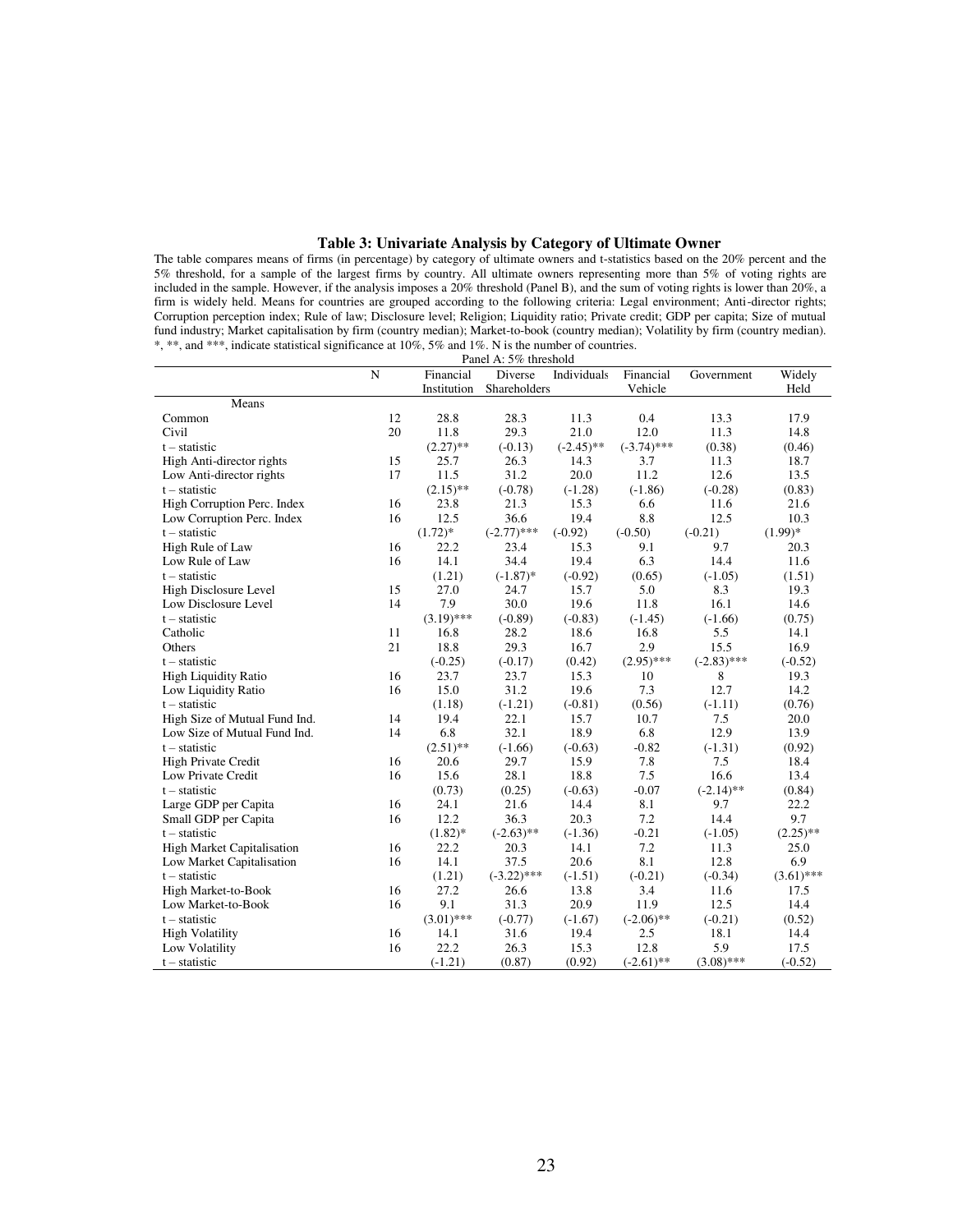|                                   | Panel B: 20% threshold |              |              |              |               |               |              |
|-----------------------------------|------------------------|--------------|--------------|--------------|---------------|---------------|--------------|
|                                   | N                      | Financial    | Diverse      | Individuals  | Financial     | Government    | Widely       |
|                                   |                        | Institution  | Shareholders |              | Vehicle       |               | Held         |
| Means                             |                        |              |              |              |               |               |              |
| Common                            | 12                     | 8.3          | 25.8         | 8.8          | 0.0           | 12.9          | 44.2         |
| Civil                             | 20                     | 3.0          | 26.0         | 19.0         | 5.3           | 10.0          | 36.8         |
| $t - statistic$                   |                        | (1.63)       | $(-0.02)$    | $(-2.66)$ ** | $(-2.87)$ *** | (0.55)        | (0.74)       |
| High Anti-director rights         | 15                     | 7.3          | 23.7         | 13.0         | 0.7           | 10.7          | 44.7         |
| Low Anti-director rights          | 17                     | 2.9          | 27.9         | 17.1         | 5.6           | 11.5          | 35.0         |
| $t - statistic$                   |                        | (1.53)       | $(-0.69)$    | $(-0.90)$    | $(-2.25)$ **  | $(-0.18)$     | (1.09)       |
| High Corruption Perc. Index       | 16                     | 6.6          | 20.0         | 13.1         | 3.1           | 10.6          | 46.6         |
| Low Corruption Perc. Index        | 16                     | 3.4          | 31.9         | 17.2         | 3.4           | 11.6          | 32.5         |
| $t - statistic$                   |                        | (1.10)       | $(-2.07)$ ** | $(-0.91)$    | $(-0.13)$     | $(-0.21)$     | (1.68)       |
| High Rule of Law                  | 16                     | 5.6          | 22.2         | 13.8         | 4.7           | 8.8           | 45           |
| Low Rule of Law                   | 16                     | 4.4          | 29.7         | 16.6         | 1.9           | 13.4          | 34.1         |
| $t - statistic$                   |                        | (0.43)       | $(-1.25)$    | $(-0.62)$    | (1.16)        | $(-1.06)$     | (1.28)       |
| High Disclosure Level             | 15                     | 7.3          | 23.0         | 13.3         | 2.7           | 7.7           | 46.0         |
| Low Disclosure Level              | 14                     | 1.4          | 25.0         | 17.1         | 4.6           | 14.6          | 37.1         |
| $t - statistic$                   |                        | $(2.58)$ **  | $(-0.34)$    | $(-0.78)$    | $(-0.73)$     | $(-1.50)$     | (0.99)       |
| Catholic                          | 11                     | 4.1          | 25.0         | 17.7         | 6.4           | 4.5           | 42.3         |
| Others                            | 21                     | 5.5          | 26.4         | 13.8         | 1.7           | 14.5          | 38.1         |
| $t - statistic$                   |                        | $(-0.45)$    | $(-0.21)$    | (0.86)       | (1.67)        | $(-2.81)$ *** | (0.48)       |
| <b>High Liquidity Ratio</b>       | 16                     | 5.3          | 22.5         | 14.4         | 0.9           | 9.7           | 47.2         |
| Low Liquidity Ratio               | 16                     | 4.7          | 29.4         | 15.9         | 5.6           | 12.5          | 31.9         |
| $t - statistic$                   |                        | (0.22)       | $(-1.15)$    | $(-0.35)$    | $(-2.01)$ **  | $(-0.63)$     | $(1.84)$ *   |
| High Size of Mutual Fund Ind.     | 14                     | 5.4          | 20.4         | 14.3         | 5.4           | 6.8           | 47.9         |
| Low Size of Mutual Fund Ind.      | 14                     | 5.4          | 28.6         | 16.8         | 2.1           | 11.4          | 35.7         |
| $t - statistic$                   |                        | (0.00)       | $(-1.38)$    | $(-0.49)$    | (1.18)        | $(-1.17)$     | (1.32)       |
| <b>High Private Credit</b>        | 16                     | 7.8          | 28.1         | 14.4         | 2.8           | 6.3           | 40.6         |
| Low Private Credit                | 16                     | 2.2          | 23.8         | 15.9         | 3.8           | 15.9          | 38.4         |
| $t - statistic$                   |                        | $(2.08)$ **  | (0.72)       | $(-0.35)$    | $(-0.38)$     | $(-2.35)$ *** | (0.25)       |
| Large GDP per Capita              | 16                     | 6.3          | 20.3         | 13.1         | 4.4           | 8.8           | 47.2         |
| Small GDP per Capita              | 16                     | 3.8          | 31.6         | 17.2         | 2.2           | 13.4          | 31.9         |
| $t - statistic$                   |                        | (0.88)       | $(-1.95)$ *  | $(-0.91)$    | (0.89)        | $(-1.06)$     | $(1.84)$ *   |
| <b>High Market Capitalisation</b> | 16                     | 4.1          | 18.1         | 11.9         | 1.6           | 10.0          | 54.4         |
| Low Market Capitalisation         | 16                     | 5.9          | 33.8         | 18.4         | 5.0           | 12.2          | 24.7         |
| $t - statistic$                   |                        | $(-0.65)$    | $(-2.88)$ ** | $(-1.50)$    | $(-1.43)$     | $(-0.49)$     | $(4.31)$ *** |
| High Market-to-Book               | 16                     | 9.1          | 24.7         | 11.3         | 1.9           | 10.0          | 43.1         |
| Low Market-to-Book                | 16                     | 0.9          | 27.2         | 19.1         | 4.7           | 12.2          | 35.9         |
| $t - statistic$                   |                        | $(3.28)$ *** | $(-0.41)$    | $(-1.82)$ *  | $(-1.16)$     | $(-0.49)$     | (0.83)       |
| <b>High Volatility</b>            | 16                     | 3.1          | 28.4         | 15.9         | 0.6           | 16.6          | 35.3         |
| Low Volatility                    | 16                     | 6.9          | 23.4         | 14.4         | 5.9           | 5.6           | 43.8         |
| $t - statistic$                   |                        | $(-1.34)$    | (0.82)       | (0.35)       | $(-2.32)$ **  | $(2.72)$ ***  | $(-0.98)$    |
|                                   |                        |              |              |              |               |               |              |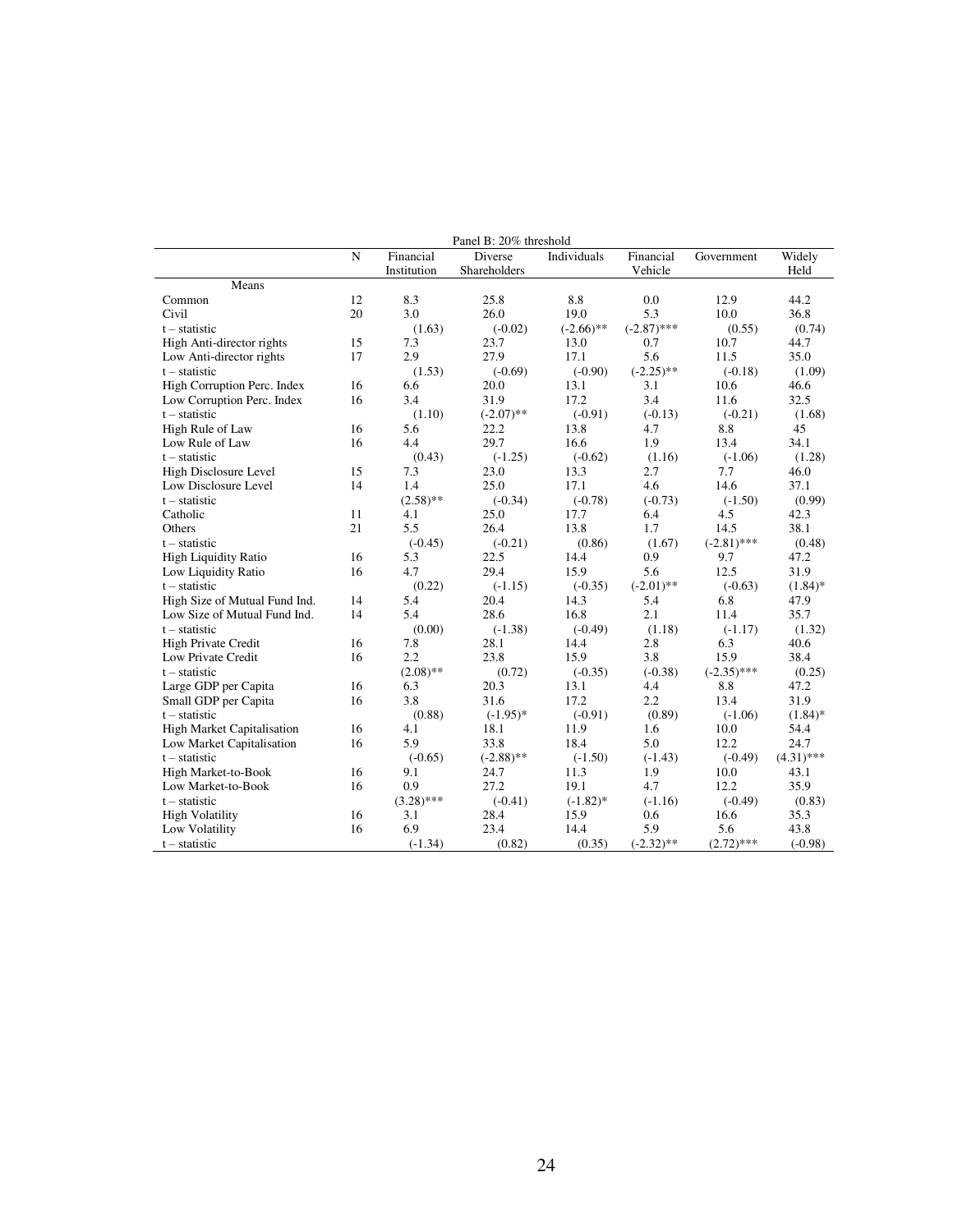#### **Table 4: Multivariate Analysis of Cross-Country Variations on Widely Held Firms**

The table reports the results of OLS regressions for a sample of 32 countries, considering 20% threshold. The dependent variable is mean percentage of widely held firms by country. Independent variables are defined in Table 3. Heteroskedasticity-consistent standard errors are reported in parentheses.

| Law                          | 4.432        | 4.014        | 3.778        | 4.434        |              |              |              |
|------------------------------|--------------|--------------|--------------|--------------|--------------|--------------|--------------|
|                              | (0.54)       | (0.51)       | (0.50)       | (0.59)       |              |              |              |
| Corruption Perc. Index       | 0.152        | 0.855        | 1.262        |              |              | 1.398        |              |
|                              | (0.06)       | (0.30)       | (0.85)       |              |              | (1.02)       |              |
| Rule of Law                  | $-0.442$     | 0.522        |              | 1.412        |              |              | 1.491        |
|                              | $(-0.12)$    | (0.16)       |              | (0.83)       |              |              | (0.98)       |
| Religion                     | 3.572        | 3.807        | 4.017        | 3.578        |              |              |              |
|                              | (0.64)       | (0.69)       | (0.78)       | (0.67)       |              |              |              |
| GDP per Capita               | 6.471        |              |              |              | 5.931        |              |              |
|                              | (0.78)       |              |              |              | (1.21)       |              |              |
| <b>Market Capitalisation</b> | 14.549       | 15.229       | 15.323       | 15.118       | 14.684       | 15.441       | 15.250       |
|                              | $(7.70)$ *** | $(8.58)$ *** | $(9.83)$ *** | $(9.26)$ *** | $(8.49)$ *** | $(9.76)$ *** | $(9.04)$ *** |
| Market-to-Book               | 14.960       | 13.595       | 13.674       | 13.537       | 16.657       | 14.801       | 15.298       |
|                              | (0.93)       | (0.83)       | (0.85)       | (0.84)       | (1.46)       | (1.21)       | (1.26)       |
| Adj. $R^2$                   | 0.54         | 0.55         | 0.57         | 0.56         | 0.59         | 0.59         | 0.59         |
| N                            | 32           | 32           | 32           | 32           | 32           | 32           | 32           |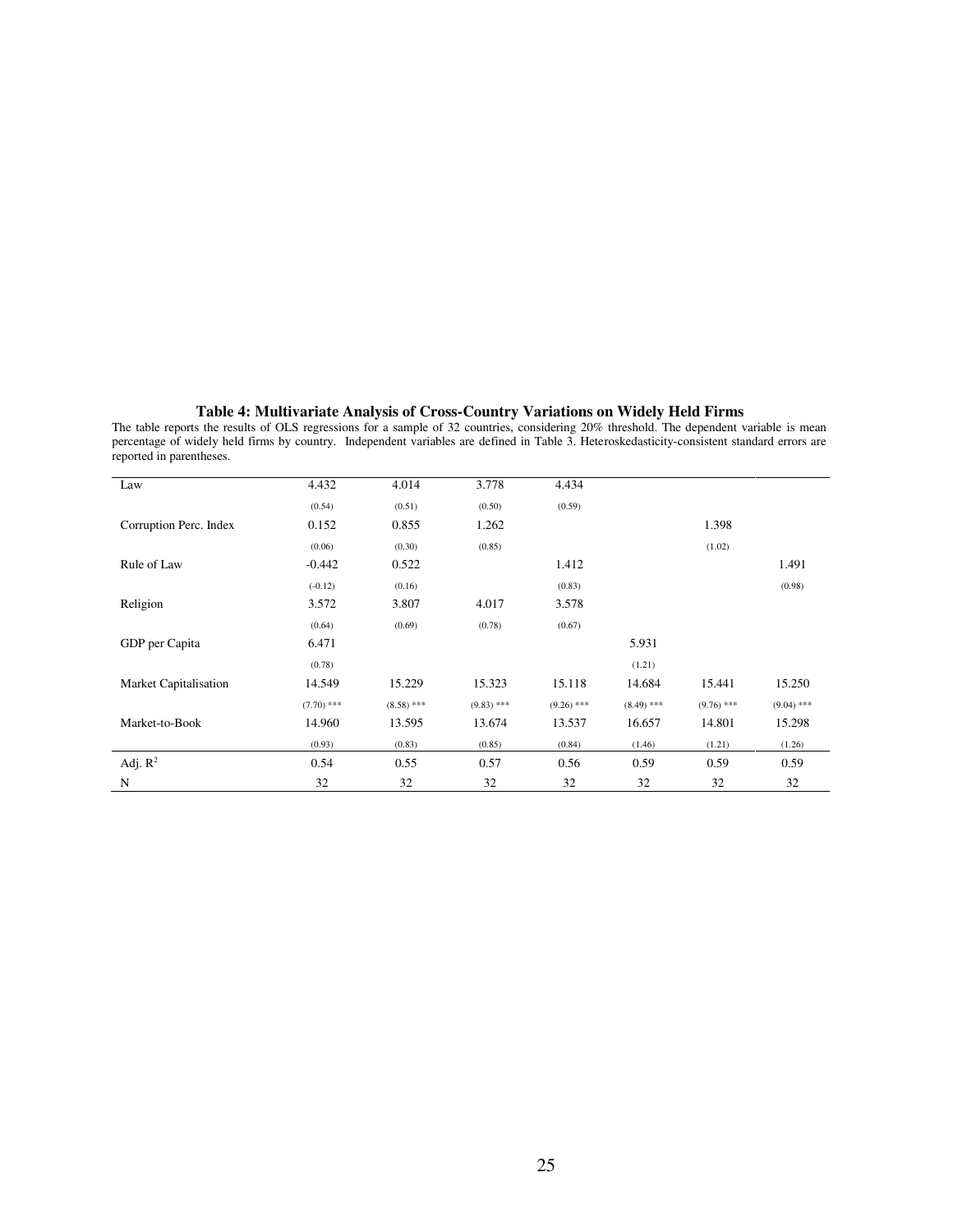#### **References**

Bebchuk, L., 1999, A rent-protection theory of corporate ownership and control, Working Paper, Harvard Law and Economics.

Berle, A., and G. Means, 1932, The modern corporation and private property (Macmillan, New York).

Bhattacharya, U., H. Daouk, and M. Welker, 2003, The world price of earnings opacity, Accounting Review 78, 641-678.

Claessens, S., S. Djankov, and L. Lang, 2000, The separation of ownership and control in East Asian corporations, Journal of Financial Economics 58, 81-112.

Demirgüç-Kunt, A., and R. Levine, 1999, Bank-based and market-based financial systems: Cross country comparisons, Working Paper, World Bank Policy Research.

Demsetz, H., and K. Lehn, 1985, The structure of corporate ownership: Causes and consequences, Journal of Political Economy 93, 1155-1177.

Dyck, A., and L. Zingales, 2002, Private benefits of control: An international comparison, Working Paper, Center for Economic and Policy Research.

Faccio, M., and L. Lang, 2002, The ultimate ownership of Western European countries, Journal of Financial Economics 65, 365-395.

Goergen, M., and L. Renneboog, 1998, Insider retention and long-run performance in German and UK IPO's, Working Paper, University of Manchester institute of Science and Technology.

Guedhami, O., and J. Pittman, 2006, Ownership concentration in privatized firms: The role of disclosure standards, auditor choice, and auditing infrastructure, Journal of Accounting Research 44, 889-929.

Himmelberg, C., G. Hubbard, and D. Palia, 1999, Understanding the determinants of managerial ownership and the link between ownership and performance, Journal of Financial Economics 53, 353-384.

Högfeld, P., 2004, The history and politics of corporate ownership in Sweden, Working Paper, European Corporate Governance Institute.

Holderness, C., 2005, A contrarian view of ownership concentration in the United States and around the world, AFA 2006 Boston Meetings.

Jensen, M., and W. Meckling, 1976, Theory of the firm: Managerial behavior, agency costs and ownership structure, Journal of Financial Economics 3, 305-360.

Kahn, C., and A. Winton, 1998, Ownership structure, speculation and shareholder intervention, Journal of Finance 53, 99-130.

Khorana, A., H. Servaes, and L. Wedge, 2005, Explaining the size of the mutual fund industry around the world, Journal of Financial Economics 78, 145-185.